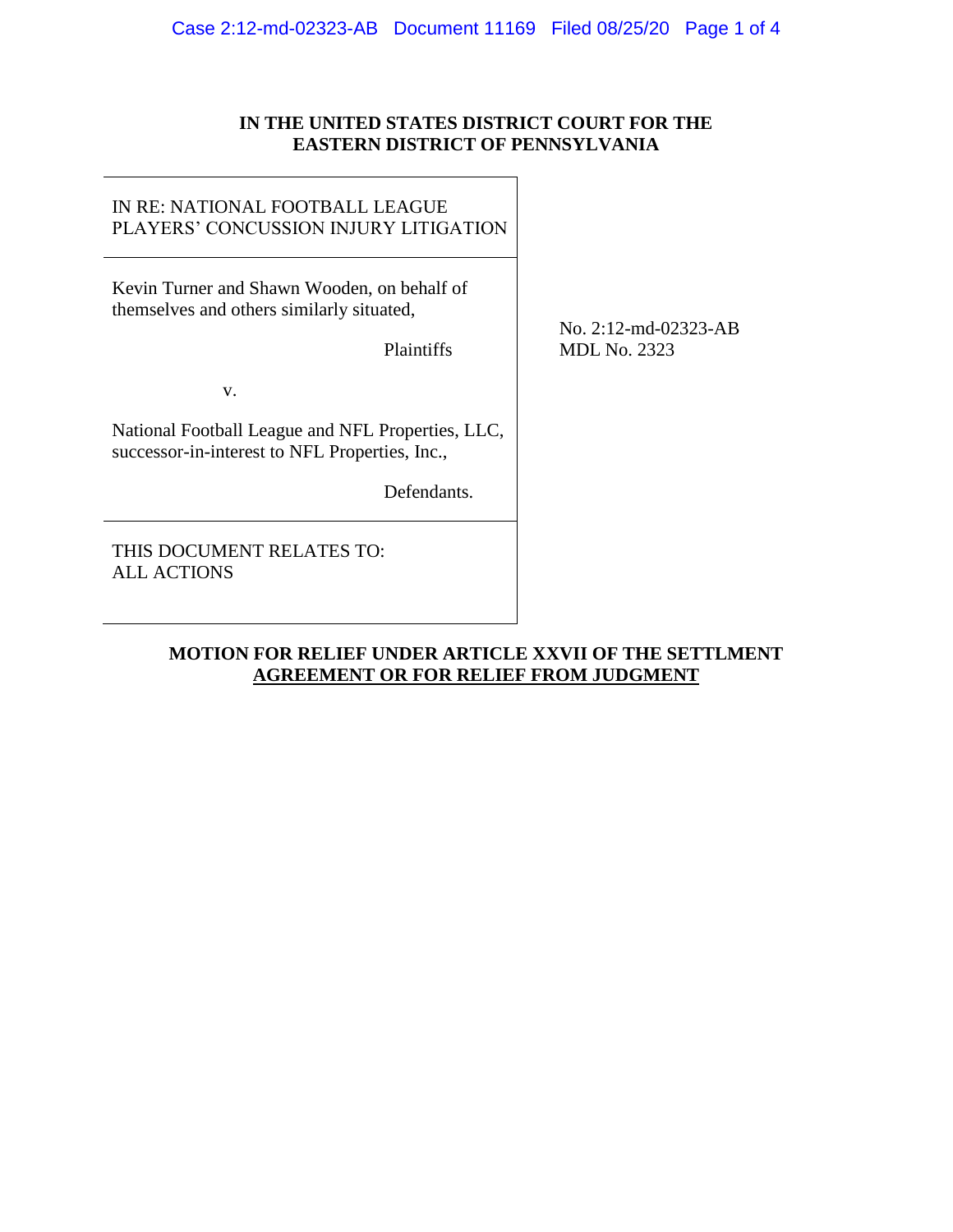### **IN THE UNITED STATES DISTRICT COURT FOR THE EASTERN DISTRICT OF PENNSYLVANIA**

Kevin Turner and Shawn Wooden, on behalf of themselves and others similarly situated,

Plaintiffs

No. 2:12-md-02323-AB MDL No. 2323

v.

National Football League and NFL Properties, LLC, successor-in-interest to NFL Properties, Inc.,

Defendants.

## **MOTION FOR RELIEF UNDER ARTICLE XXVII OF THE SETTLMENT AGREEMENT OR FOR RELIEF FROM JUDGMENT**

Movants Kevin Henry and Najeh Davenport, by their attorneys Zuckerman Spaeder LLP,

Edward Stone Law P.C., and JR Wyatt Law PLLC, move for relief under Article XXVII of the

Settlement Agreement or for relief from the underlying judgment. In support of this motion, Mr.

Henry and Mr. Davenport rely on the points and authorities in the accompanying brief, which

Plaintiffs submit herewith and incorporate herein in their entirety.

Movants respectfully request oral argument on this motion.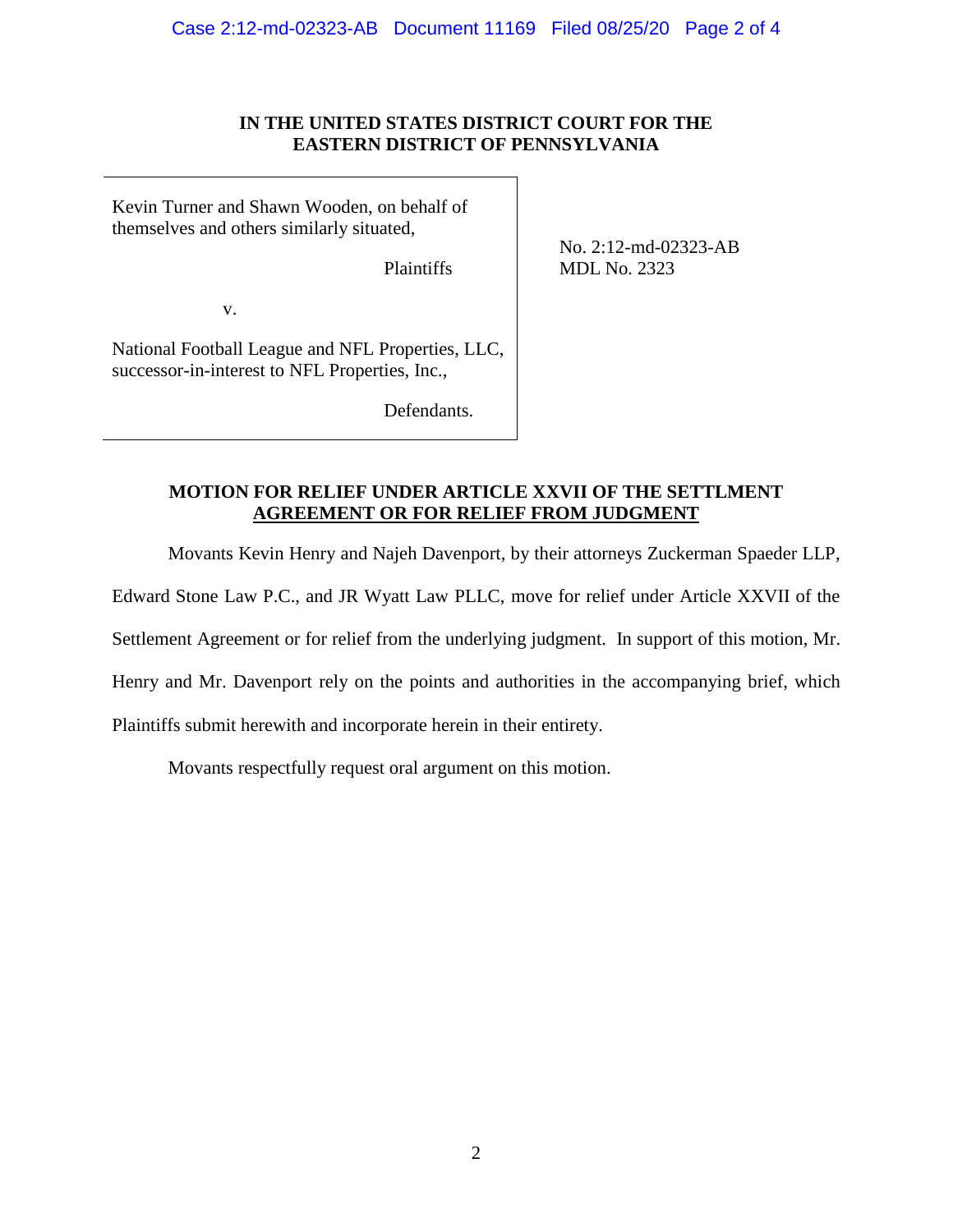Dated: August 25, 2020 Respectfully submitted,

\_\_\_/s/ *Cyril V. Smith* \_\_\_\_\_\_

Cyril V. Smith\* Zuckerman Spaeder LLP 100 E. Pratt Street, Suite 2440 Baltimore, MD 21202 (410) 332-0444 [csmith@zuckerman.com](mailto:csmith@zuckerman.com)

\_\_\_/s/ *Steven N. Herman*

Aitan D. Goelman\* Steven Herman (Bar No. 205832) David Reiser\*<sup>1</sup> Ezra B. Marcus\* Megan S. McKoy\* Zuckerman Spaeder LLP 1800 M Street,  $10^{th}$  Floor Washington, DC 20036 (202) 778-1800 [agoelman@zuckerman.com](mailto:agoelman@zuckerman.com) [sherman@zuckerman.com](mailto:sherman@zuckerman.com)  [emarcus@zuckerman.com](mailto:emarcus@zuckerman.com) mmckoy@zuckerman.com

\_\_\_/s/ *Edward S. Stone* Edward S. Stone Edward Stone Law P.C. 300 Park Avenue, 12th Floor New York, NY 10022 (203) 504-8425 [eddie@edwardstonelaw.com](mailto:eddie@edwardstonelaw.com)

\_\_\_/s/ *J.R. Wyatt*

J.R. Wyatt JR Wyatt Law PLLC 49 West 37th Street, 7th Floor New York, New York 10018 (215) 557-2776 [justin@jrwyattlaw.com](mailto:justin@jrwyattlaw.com)

Attorneys for Plaintiffs

 $\overline{a}$ 

<sup>\*</sup> *Pro hac vice* applications forthcoming.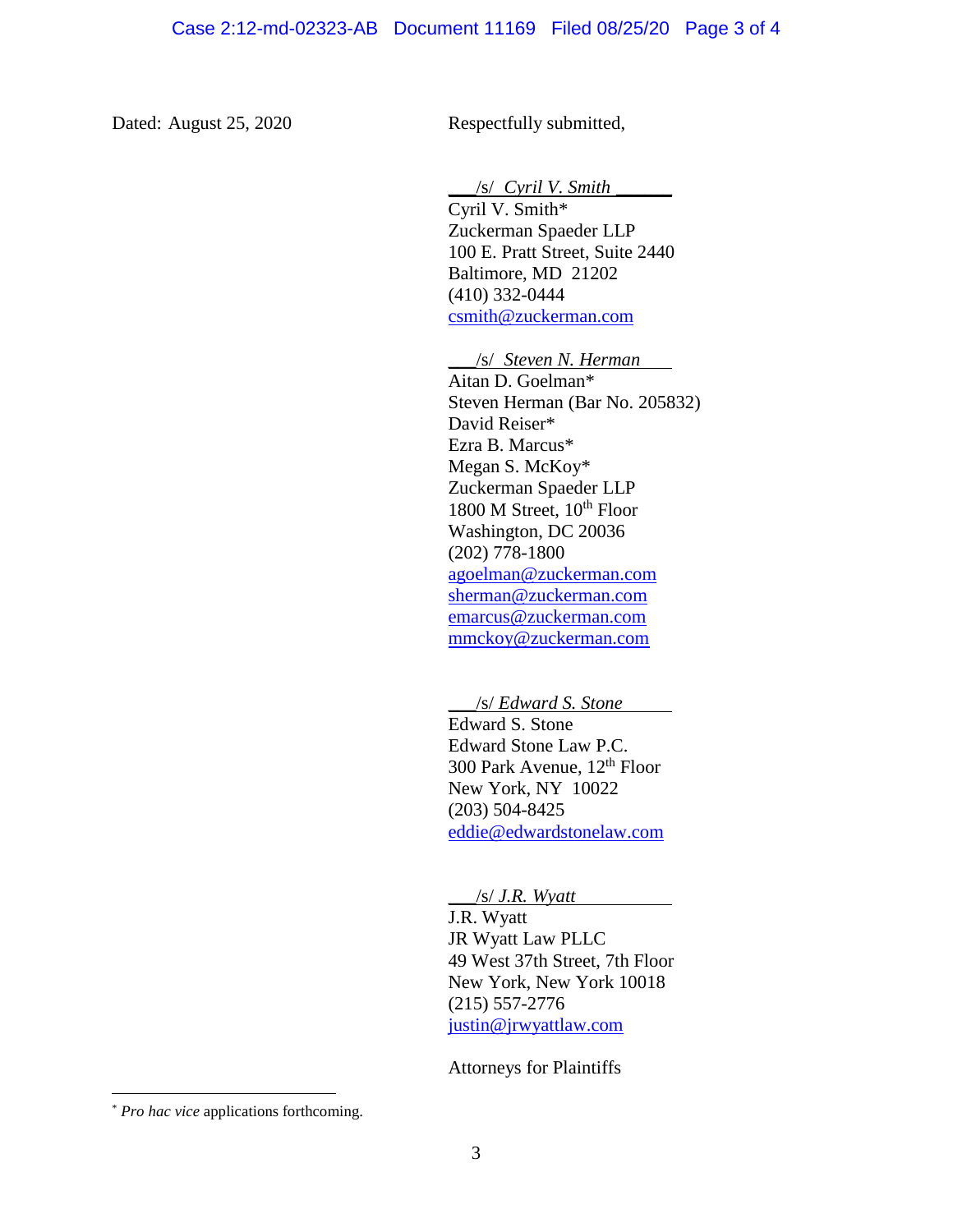## **CERTIFICATE OF SERVICE**

The undersigned certifies that a true and correct copy of the foregoing was filed electronically with the Clerk of the Court on the  $25<sup>th</sup>$  day of August 2020, to be served by operation of the Court's electronic filing system which sent notification of such filing via electronic mail to all counsel of record.

Dated: August 25, 2020 */s/ Steven N. Herman*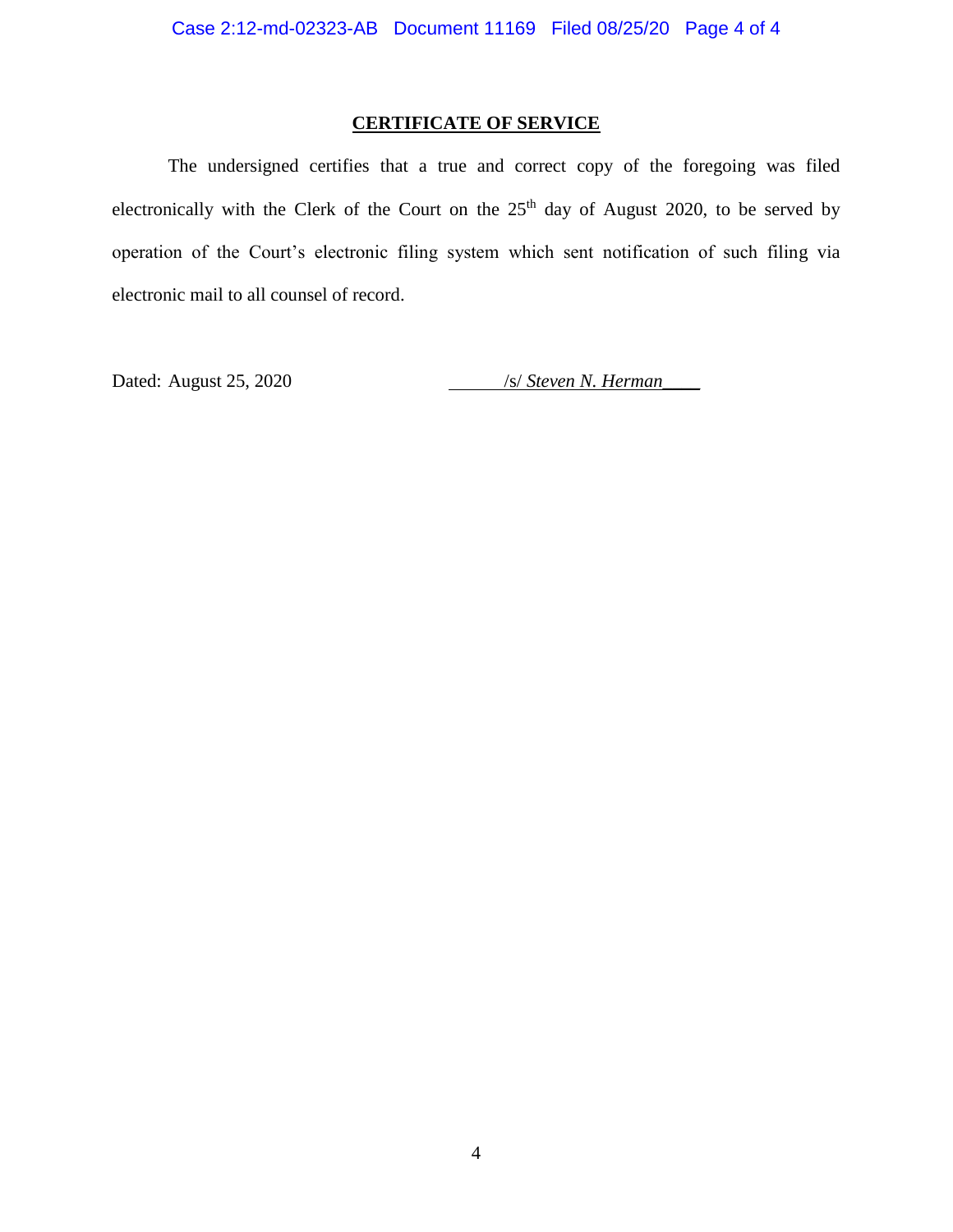### **IN THE UNITED STATES DISTRICT COURT FOR THE EASTERN DISTRICT OF PENNSYLVANIA**

### IN RE: NATIONAL FOOTBALL LEAGUE PLAYERS' CONCUSSION INJURY LITIGATION

Kevin Turner and Shawn Wooden, on behalf of themselves and others similarly situated,

Plaintiffs

v.

National Football League and NFL Properties, LLC, successor-in-interest to NFL Properties, Inc.,

Defendants.

THIS DOCUMENT RELATES TO: ALL ACTIONS

 $\overline{a}$ 

No. 2:12-md-02323-AB MDL No. 2323

### **BRIEF IN SUPPORT OF MOTION FOR RELIEF UNDER ARTICLE XXVII OF THE SETTLMENT AGREEMENT OR FOR RELIEF FROM JUDGMENT**

The settlement agreement in this case (the "Settlement Agreement" or "SA") resolved a large and important dispute, making millions of dollars available to former football players with certain qualifying diagnoses. But as administered, the Settlement Agreement is marred by an unacceptable flaw: the NFL<sup>1</sup> has been paying head-injury claims under that Agreement based on a formula that explicitly and deliberately discriminates on the basis of race. When being evaluated for neurocognitive impairment, Black former players have been automatically assumed, through a statistical manipulation called "race-norming," to have started with worse cognitive functioning

<sup>1</sup> Defendants the National Football League and NFL Properties, LLC are referred to collectively as "the NFL."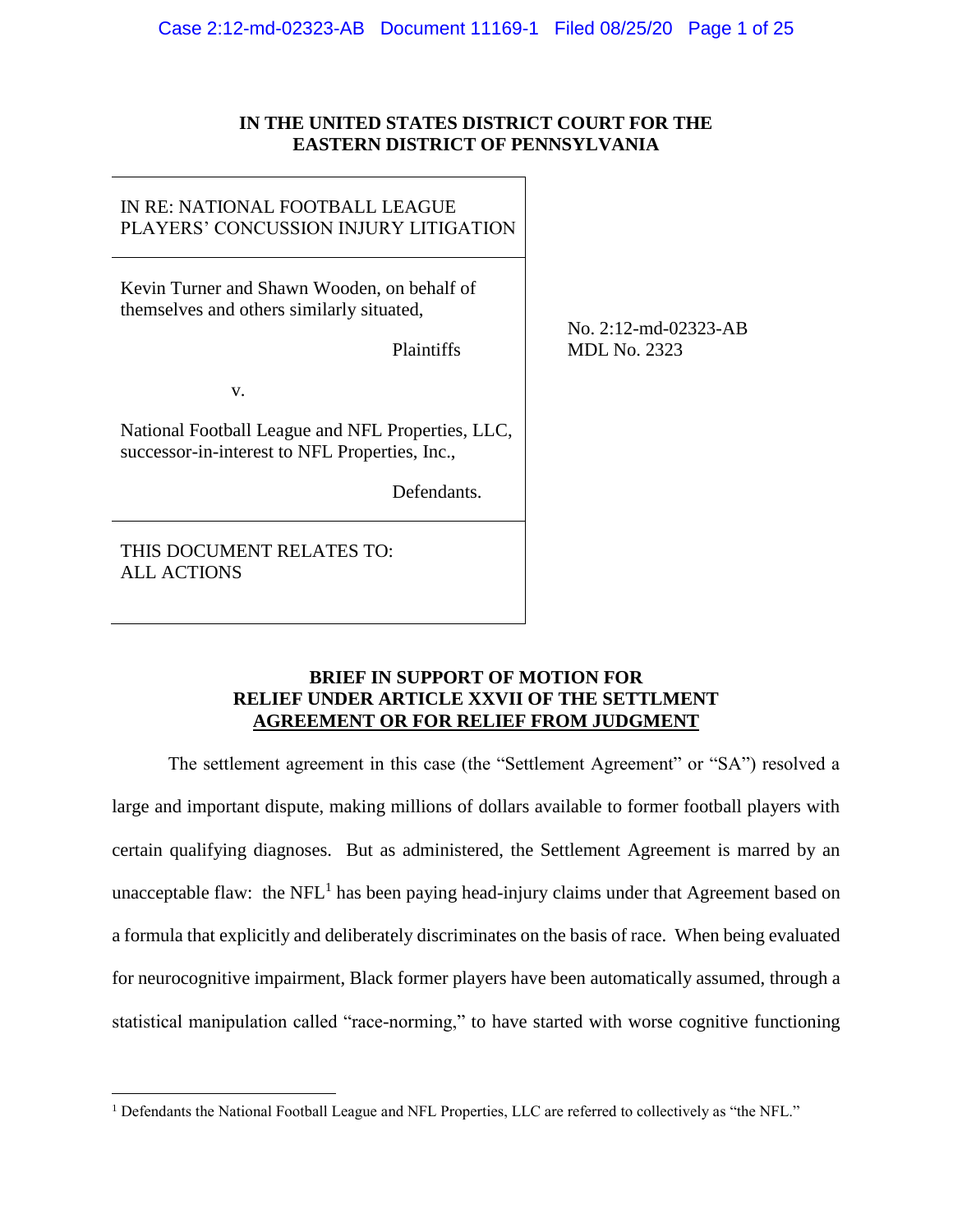#### Case 2:12-md-02323-AB Document 11169-1 Filed 08/25/20 Page 2 of 25

than White former players. As a result, if a Black former player and a White former player receive the exact same scores on a battery of tests designed to measure their current cognitive functioning, the Black player is automatically assumed to have suffered less impairment, and he is therefore less likely to qualify for compensation. The effects of race-norming "can be extremely consequential, and the adjustments may often make the difference in a clinician's determination of cognitive impairment . . . for Retired NFL Players seeking benefits under the Agreement." Decision of Special Masters Regarding Najeh Davenport at 7 (Aug. 20, 2020) ("SM Decision").

This Motion is filed by Kevin Henry and Najeh Davenport (the "Movants"), who are Black members of the MDL's Settlement Class and to whom the NFL has avoided (or is currently seeking to avoid) paying compensation based on a discriminatory testing regime. This Motion is aimed at ending the NFL's discriminatory practice of making it harder for Black former players to be compensated under the Settlement Agreement than it is for White former players, and providing a remedy for Black Class members who have already experienced racial discrimination under the Settlement Agreement. They seek relief for all Black Class members to prevent future discrimination against them in the administration of the Settlement Agreement, and to undo the effects of past discrimination on Black former players who were denied benefits under a discriminatory standard. As explained below, Class Counsel has declined to pursue these issues on behalf of Black Class members. And they face insurmountable obstacles in representing those Class members' interests here, because of their role in creating the claims administration documents which direct race-norming. SM Decision at 9.

Pursuant to Article XXVII of the Settlement Agreement, Movants seek an Order (1) declaring that the Settlement Agreement approved by this Court does not require or presume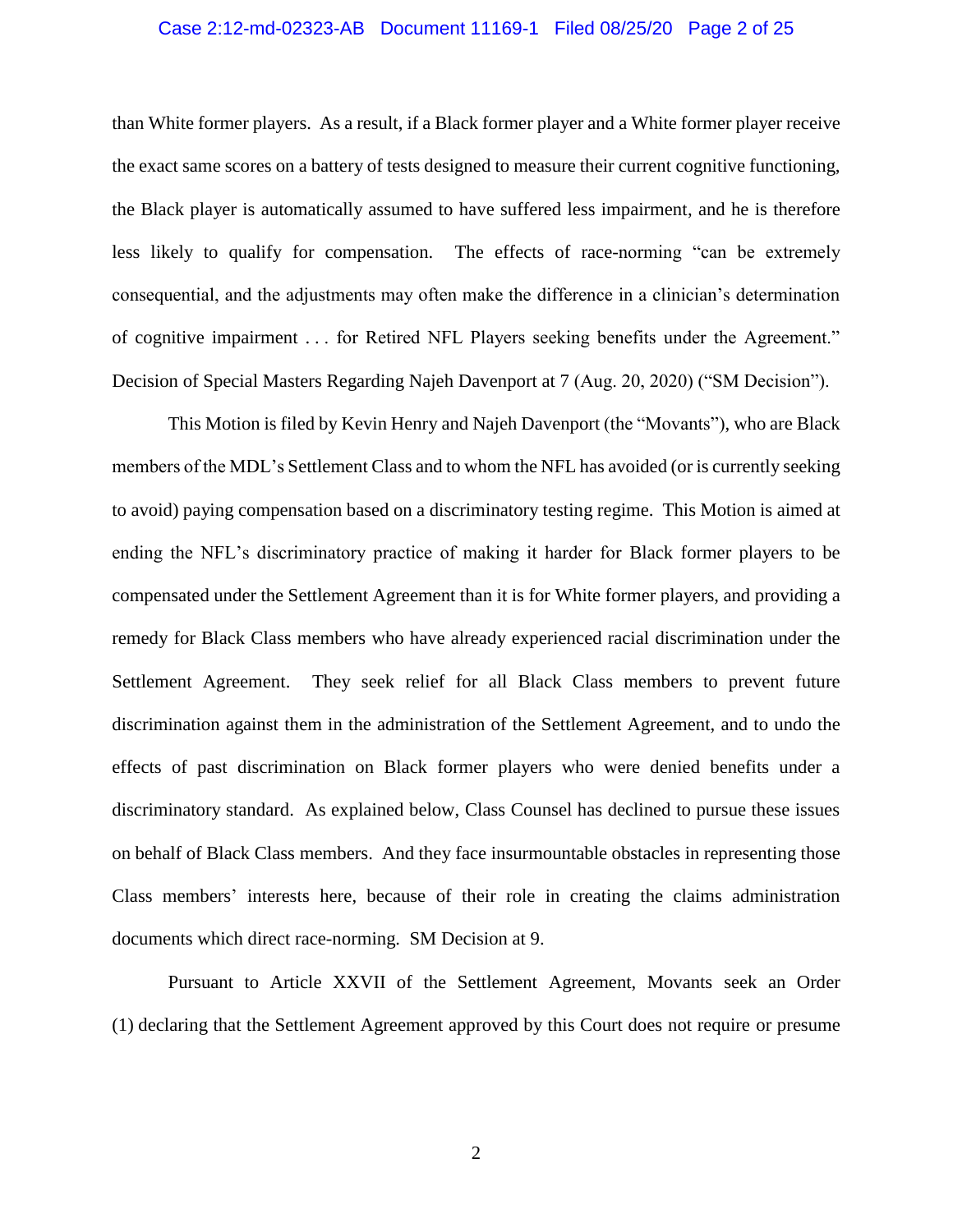#### Case 2:12-md-02323-AB Document 11169-1 Filed 08/25/20 Page 3 of 25

"race-normed" determination of Neurocognitive Impairment,<sup>2</sup> and enjoining this type of racial discrimination to the detriment of Black former players for any claims currently being processed and all future claims; and (2) permitting any member of the MDL class who has previously been subjected to unfavorable race-based standards when being evaluated for a Qualifying Diagnosis to be given the option to have his test scores reprocessed under a race-neutral standard and to submit a claim based on the results.

The use of a deliberate, explicit, racial classification – with Black and White former players *automatically* subjected to different standards – is a blatant violation of the law. Such race discrimination violates the equal protection principles of the U.S. Constitution if it is imposed by government action, and is also contrary to federal law entitling Blacks to the same treatment under contracts and in litigations as Whites. *E.g.*, 42 U.S.C. § 1981.<sup>3</sup>

The most natural interpretation of the Settlement Agreement is that it does *not* mandate the racially discriminatory double standard that the NFL has advanced and that the Claims Administrator has typically imposed against Black former players. And even if the Settlement Agreement were ambiguous, it should be interpreted not to require or recommend race-normed testing so as to avoid substantial doubts regarding whether it is void as against public policy. However, if this Court disagrees and concludes that the Settlement Agreement unambiguously requires discrimination on the basis of race, then that Agreement itself is an unlawful violation of class members' civil rights, and the Court should modify the Settlement Agreement under Federal Rule of Civil Procedure 60(b) or its general equitable powers.

 $\overline{a}$ 

<sup>2</sup> Where capitalized, words and phrases have the meaning assigned in the Settlement Agreement.

<sup>&</sup>lt;sup>3</sup> In addition to this Motion, Mr. Henry and Mr. Davenport, as representatives of a class of all Black members of the MDL class subjected to race-norming, have today filed a separate class action complaint, as a related case to this one, raising claims under § 1981.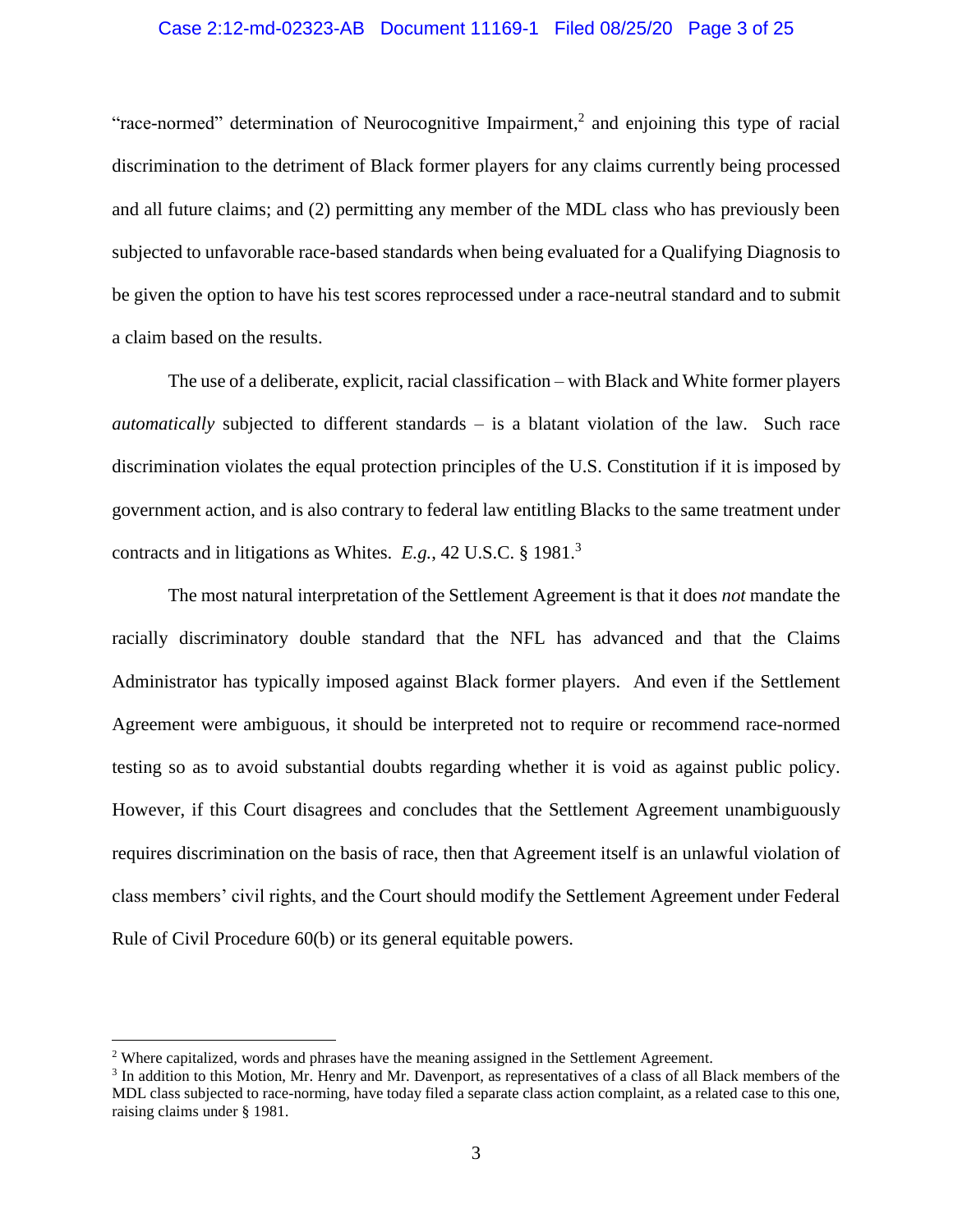The relief requested here is warranted for the reasons set forth below. But if the Court

believes that a more complete record is needed to examine the discriminatory enforcement of the

Settlement Agreement, the Court should order limited discovery for that purpose.

### **BACKGROUND**

### **A. Monetary Awards for Neurocognitive Decline Under the Settlement Agreement**

To receive a monetary payment under the Settlement Agreement, a former player must

receive a "Qualifying Diagnosis," SA  $\S$  6.2(a), which means one of several listed diagnoses:

- (a) Level 1.5 Neurocognitive Impairment (i.e., early or mild dementia)
- (b) Level 2 Neurocognitive Impairment (i.e., moderate dementia)
- (c) Alzheimer's Disease
- (d) Parkinson's Disease
- (e) Death with Chronic Traumatic Encephalopathy ("CTE")
- (f) Amyotrophic Lateral Sclerosis ("ALS")

SA § 6.3(a).

Diagnoses of "Level 1.5" or "Level 2" impairment reflect an estimate of a former player's decline from his prior level of neurocognitive functioning. To qualify for a diagnosis of Level 1.5 or Level 2 impairment, a former player must meet several criteria, including "[e]vidence of a moderate to severe cognitive decline from a previous level of performance" for Level 1.5, SA Ex. A-1  $\S$  1(a)(ii), or "a severe cognitive decline" for Level 2. Ex. A-1  $\S$  2(a)(ii). For former players receiving their diagnosis under the Settlement Agreement's Baseline Assessment Program ("BAP"), the cognitive decline must be "determined by and in accordance with the standard neuropsychological testing protocol" set forth in Exhibit A-2 to the Agreement. *Id.* §§ 1(a)(ii), 2(a)(ii). For former players diagnosed outside the BAP, the cognitive decline must be diagnosed "based on evaluation and evidence generally consistent with the diagnostic criteria" set forth in the BAP. *Id.* §§ 1(b), 1(c), 2(b), 2(c).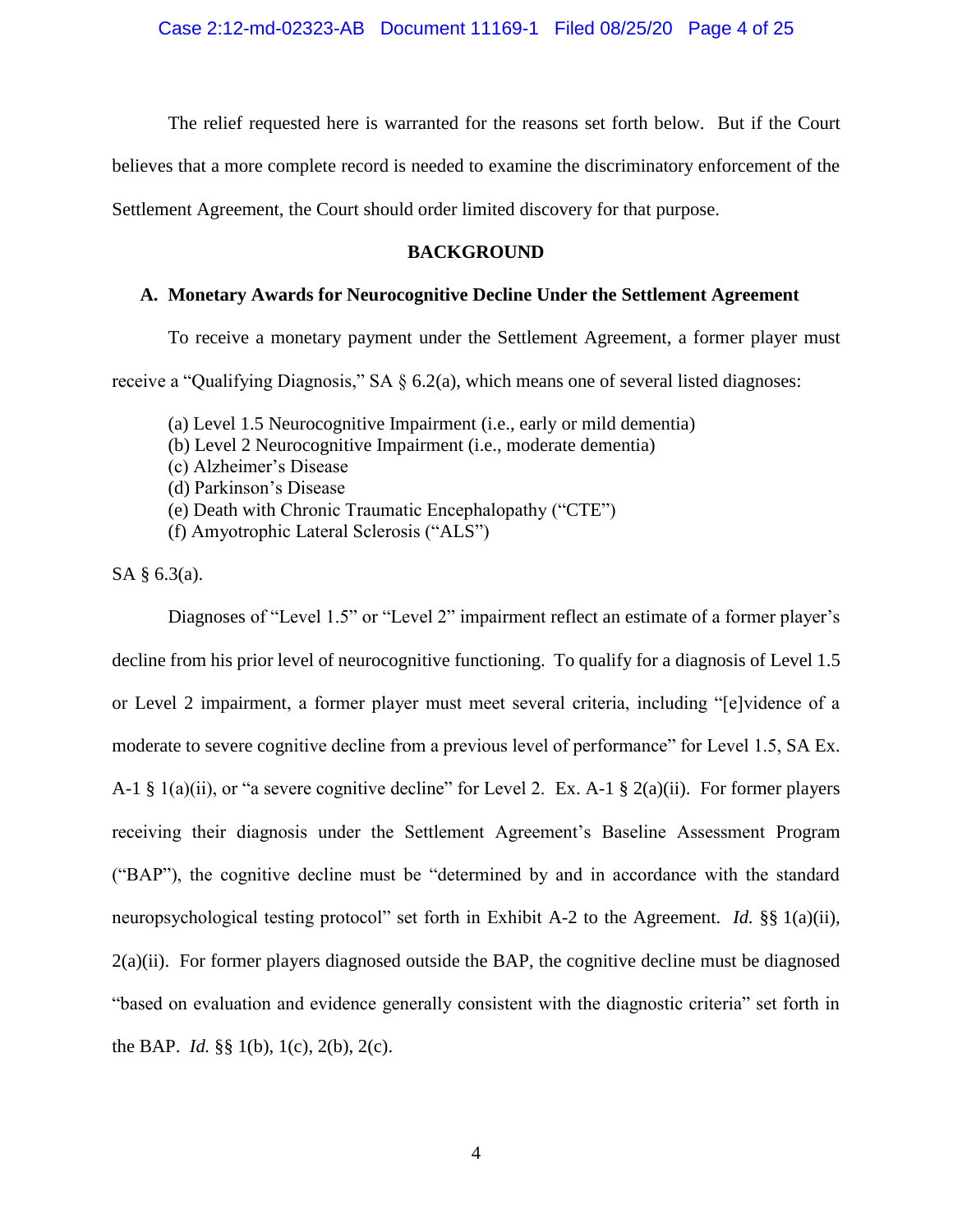#### Case 2:12-md-02323-AB Document 11169-1 Filed 08/25/20 Page 5 of 25

Under the Settlement Agreement, cognitive decline is measured in two steps. First, a retired player undergoes an assessment used to classify his premorbid (pre-injury) intellectual ability as "above average," "average," or "below average." That classification determines which of three tables is used to determine eligibility for benefits, based on neurocognitive tests of the former player's current level of functioning. The classification of the former player's previous intellectual ability can be based on a neurocognitive test of word recognition known as the Test of Premorbid Functioning ("TOPF"), on demographic information (including race) alone, or on the TOPF in combination with demographic information. SA Ex. A-2 § 3.

Second, a retired player's *current* neurocognitive functioning is determined by a battery of tests in five different "domains": (1) complex attention/speed of processing; (2) executive functioning; (3) learning and memory; (4) language; and (5) visual-perceptual. Obtaining a result for each of these tests requires taking a raw score and "norming" it against a reference population to generate a "T-Score," which is the ultimate metric of whether the player has demonstrated impairment on a particular test. T-Scores reflect distance from the population's mean: a player with a T-Score of 50 is at the mean; a player with a T-Score of 40 is one standard deviation below the mean; a player with a T-Score of 30 is two standard deviations below the mean; and so on.

T-Scores must fall below specific numerical cutoffs in order to reflect impairment. SA Ex. A-2 § 4. In introducing the cutoffs, the Settlement Agreement explains that "[t]he basic principle for defining impairment on testing is that there must be a pattern of performance that is approximately . . . 1.7–1.8 standard deviations (for Level 1.5 Impairment) or 2 standard deviations (for Level 2 Impairment) below the person's expected level of premorbid functioning," as measured by the applicable reference population. *Id.* To qualify for Level 1.5 or Level 2 Impairment, a retired player must exhibit the requisite degree of decline "in two or more domains"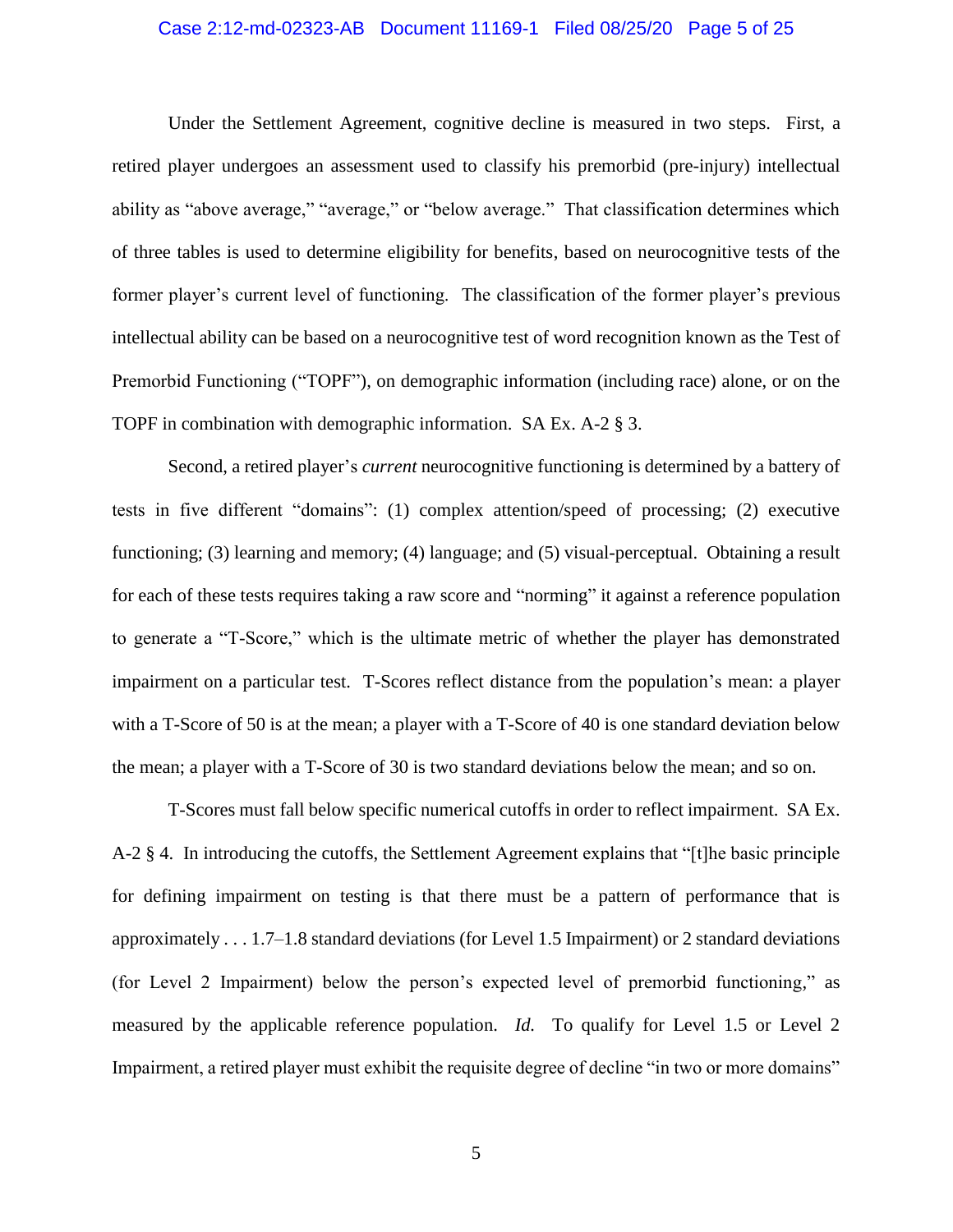#### Case 2:12-md-02323-AB Document 11169-1 Filed 08/25/20 Page 6 of 25

(out of five total), at least one of which must be complex attention, executive function, or learning and memory. SA Ex. A-1  $\S$ § 1(a)(ii), 2(a)(ii).

These two steps interact to determine a former player's ultimate diagnosis. The lower the group to which the former player is assigned based on the assessment of pre-injury functioning (from among the three categories of estimated prior ability -- below average, average and above average), the lower his scores must be on the tests of his *current* neurocognitive functioning in order for him to demonstrate impairment in any particular cognitive domain. *See* SA Ex. A-2 § 4 at 6–8.

If a former player receives a Qualifying Diagnosis, he is eligible for a monetary award, the amount of which depends on the diagnosis, the age when he received the diagnosis, the number of years he played in the NFL, whether he participated in the NFL's Baseline Assessment Program, and other factors. SA Ex. A-3. If a former player receives a diagnosis of Level 1 Impairment, he is not eligible for a monetary award, but is entitled to further monitoring and treatment.

### **B. The NFL Has Successfully Urged that the Results of Neurocognitive Tests Be Manipulated on the Basis of Race**

The Settlement Agreement notes that each of the neurocognitive tests that it lists can be scored differently for Black and White former players, but the Agreement does not require that test scores *must* be adjusted for a player's race, or that a clinician must justify any decision not to make racial adjustments in a particular case. *See* SA Ex. A-2 § 4 (noting "the *availability* of demographically-adjusted normative data for Caucasians and African Americans" on each test (emphasis added)). Each of the neurocognitive tests specified in the Settlement Agreement can also be scored in a race-neutral fashion.

On information and belief, the language in the Agreement regarding "the availability" of race-based test scoring was supplied by the NFL during settlement negotiations, but when the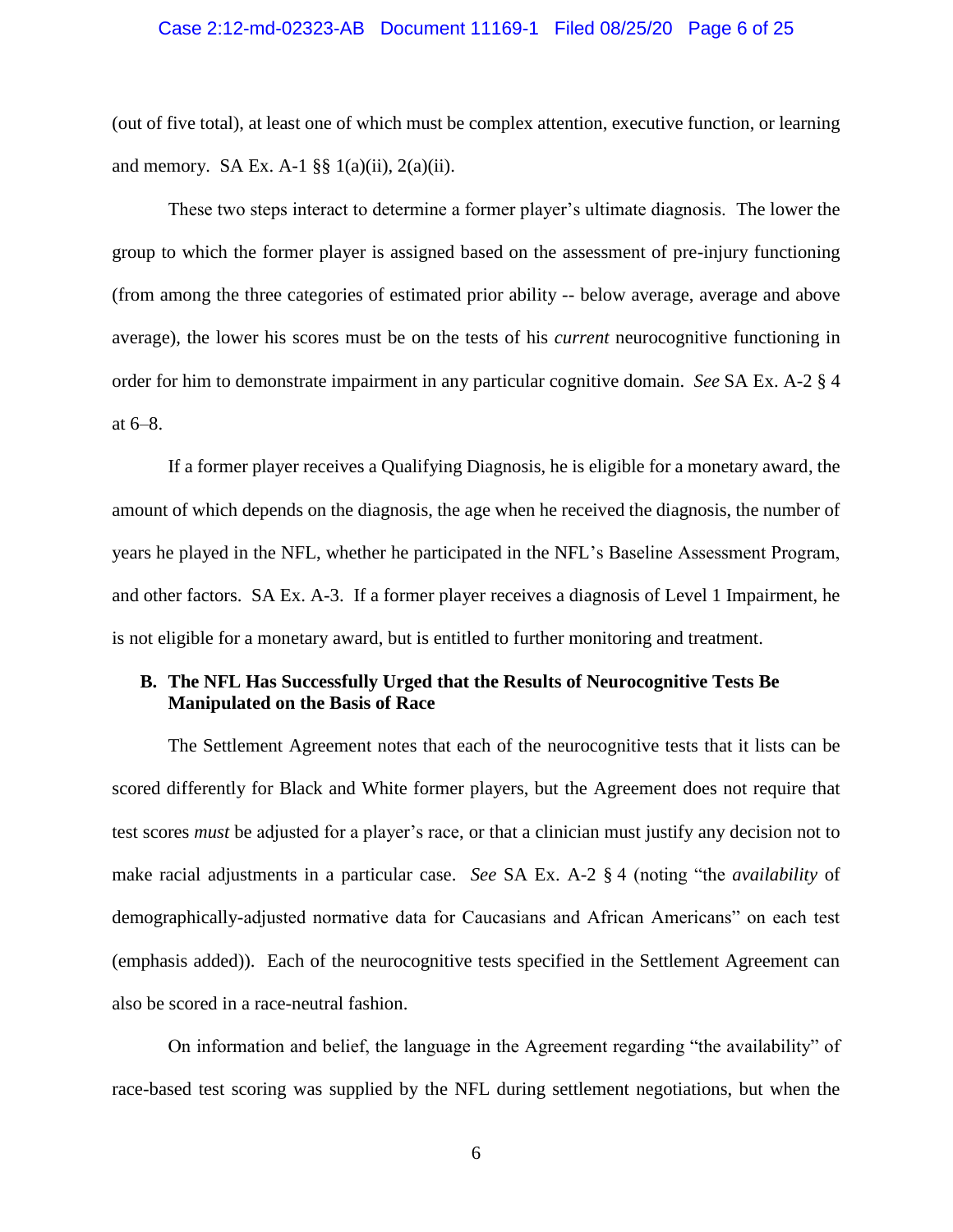#### Case 2:12-md-02323-AB Document 11169-1 Filed 08/25/20 Page 7 of 25

former players voted to accept the Settlement Agreement, they were unaware that this language would be used to justify discrimination against Black former players.

Nonetheless, the NFL has frequently and successfully insisted that tests results be "normed" or "corrected" based on a player's race, to the disadvantage of Black former players. The NFL has even opposed awards to Black former players that used race-neutral testing by arguing that the Settlement Agreement *requires* the use of "race-normed" analysis. And the NFL has advocated for race-norming both in setting claims administration policy and in litigating individual claims before the Special Masters.

First, in 2017, two years after the Settlement Agreement went into effect, the NFL and Class Counsel developed a Clinician's Interpretation Guide for the BAP ("the BAP Guide") that expressly urges clinicians to "correct" test scores based on a retired player's race. SM Decision at 9. Specifically, the manual requires clinicians to "Convert test scores to demographicallycorrected T-scores via ACS software (*use of the full demographic correction is recommended*) or Revised Comprehensive Norms for an Extended Halstead-Reitan Battery." *Id.* (emphasis added by Special Masters). In the ACS testing software, "full demographic correction" includes adjusting scores based on a player's race. And the mention of "Revised Comprehensive Norms" is a reference to the "Heaton norms," the principal source for race-based reference population data for neuropsychological tests. *See* Robert K. Heaton, *et al.*, *Revised comprehensive norms for an expanded Halstead-Reitan Battery: Demographically adjusted neuropsychological norms for African American and Caucasian adults*. Professional Manual (2004) ("Heaton 2004"). The BAP Guide was developed confidentially by the NFL and Class Counsel, without input from class members or their individual counsel. The BAP Guide remains confidential.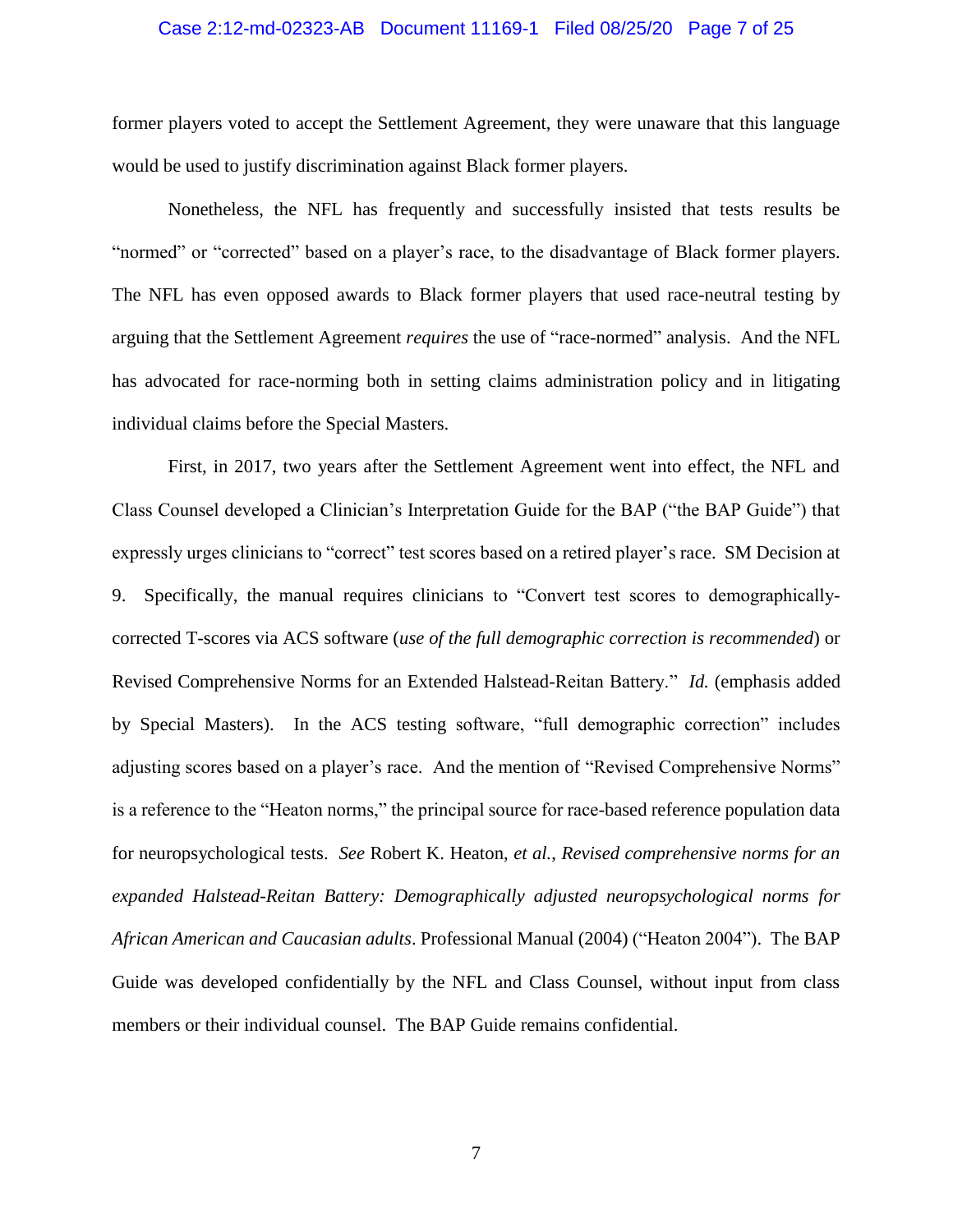#### Case 2:12-md-02323-AB Document 11169-1 Filed 08/25/20 Page 8 of 25

The BAP Guide is given to all Monetary Award Fund ("MAF") Physicians, who are required to provide it to any neuropsychologist who assists in diagnosing a retired player. On information and belief, most of the clinicians making diagnoses as part of the Claims Administration process have followed the NFL's directions to "race-norm" the results of each neurocognitive test. As an Appeal Advisory Panel Consultant stated in an October 2018 report: "The NFL settlement guidelines are very specific in requiring the use of the Heaton norms for several tests."

Second, the NFL has advocated for race-based manipulation of scores when litigating individual claims before the Special Masters. The NFL has actively opposed testing that did *not*  employ race-norming, arguing that a retired player may only qualify for a monetary award on the basis of a particular combination of scores on neuropsychological tests, and that the scores should be adjusted for the retired player's race. For example, on August 3, 2020, the NFL argued that a Black retired player should not qualify for compensation, even though he had received qualifying test scores for Level 2 Impairment, in part because the evaluating clinician "corrected only for age (without providing any rationale for his decision not to use full demographic corrections)." The NFL then proceeded to correct the player's scores "for age, education, *and ethnicity*" (emphasis added), which the NFL characterized as "the appropriate norms" for adjusting players' test scores.

In multiple filings, the NFL has invoked the "Heaton norms" referenced in the BAP Guide. The NFL has repeatedly touted these race-based norms as "industry-standard" and has represented that BAP neuropsychologists "most commonly use" them. Citing the BAP Guide, the NFL has gone so far as to state that these norms "are mandated in the BAP," even though the Settlement Agreement does not say so.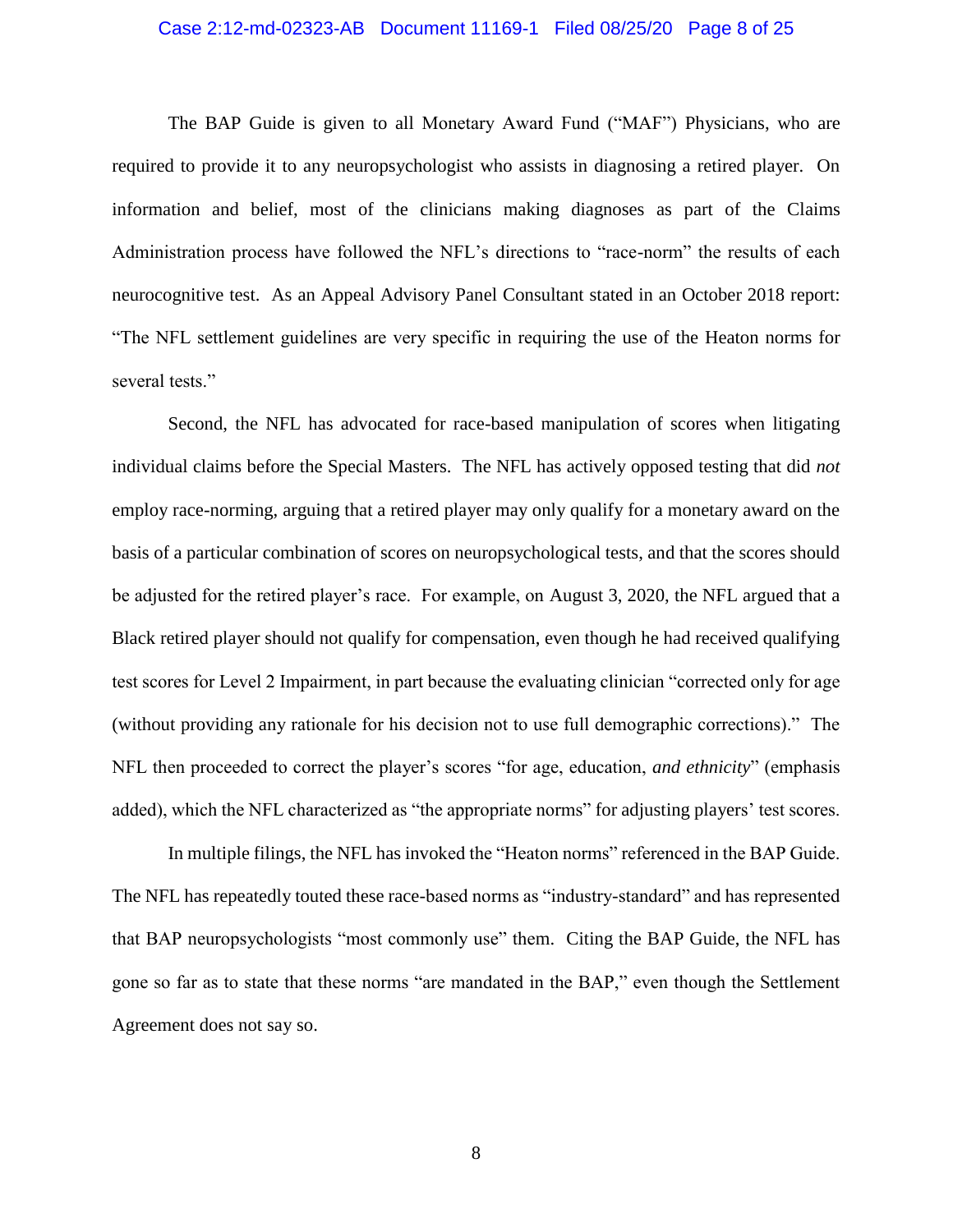#### Case 2:12-md-02323-AB Document 11169-1 Filed 08/25/20 Page 9 of 25

The NFL has even *appealed* Qualifying Diagnoses for Black former players that *didn't* use race-norming, expressly arguing that the Special Masters should reverse the Qualifying Diagnosis because it was determined without a race-based adjustment specific to Black former players. Conversely, in instances where Black retired players have appealed the denial of compensation after having been scored using race-normed data, the NFL has stood by the use of race-norming as a basis for subjecting Black retired players to more stringent standards, calling that practice "industry standard." In at least one, more recent case, the NFL has opposed an award to a Black ex-player by arguing that even if race-norming is not required under the Settlement Agreement, clinicians must specifically explain any decision *not* to engage in race-norming and must give a "clinically reasonable explanation" for not doing so. This position affirmatively advocates the use of an explicit, unlawful racial classification in the claims administration process.

Although the NFL has been the active proponent of race-norming through its litigation of individual claims, Class Counsel cooperated with the NFL in developing the BAP Guide in 2017, which encourages race-norming. SM Decision at 9. The Special Masters construed this 2017 agreement as "result[ing] from a collaborative and iterative process." SM Decision at 9. Under the Special Masters' Decision, continued discrimination in the implementation of the Settlement Agreement is thus based on actions by Class Counsel as well as the NFL, which dictates separate counsel on behalf of Black members of the Class to address this issue.

Moreover, the discriminatory nature of race-norming has been brought to Class Counsel's attention as far back as August 2019 in the context of at least one appeal to the Appeals Advisory Panel, and informally as well. However, the flaw in the Settlement Agreement's administration remains unaddressed, and the NFL continues to insist on testing that makes it harder for Black players to qualify for benefits. And although the Special Masters' Decision endorses the use of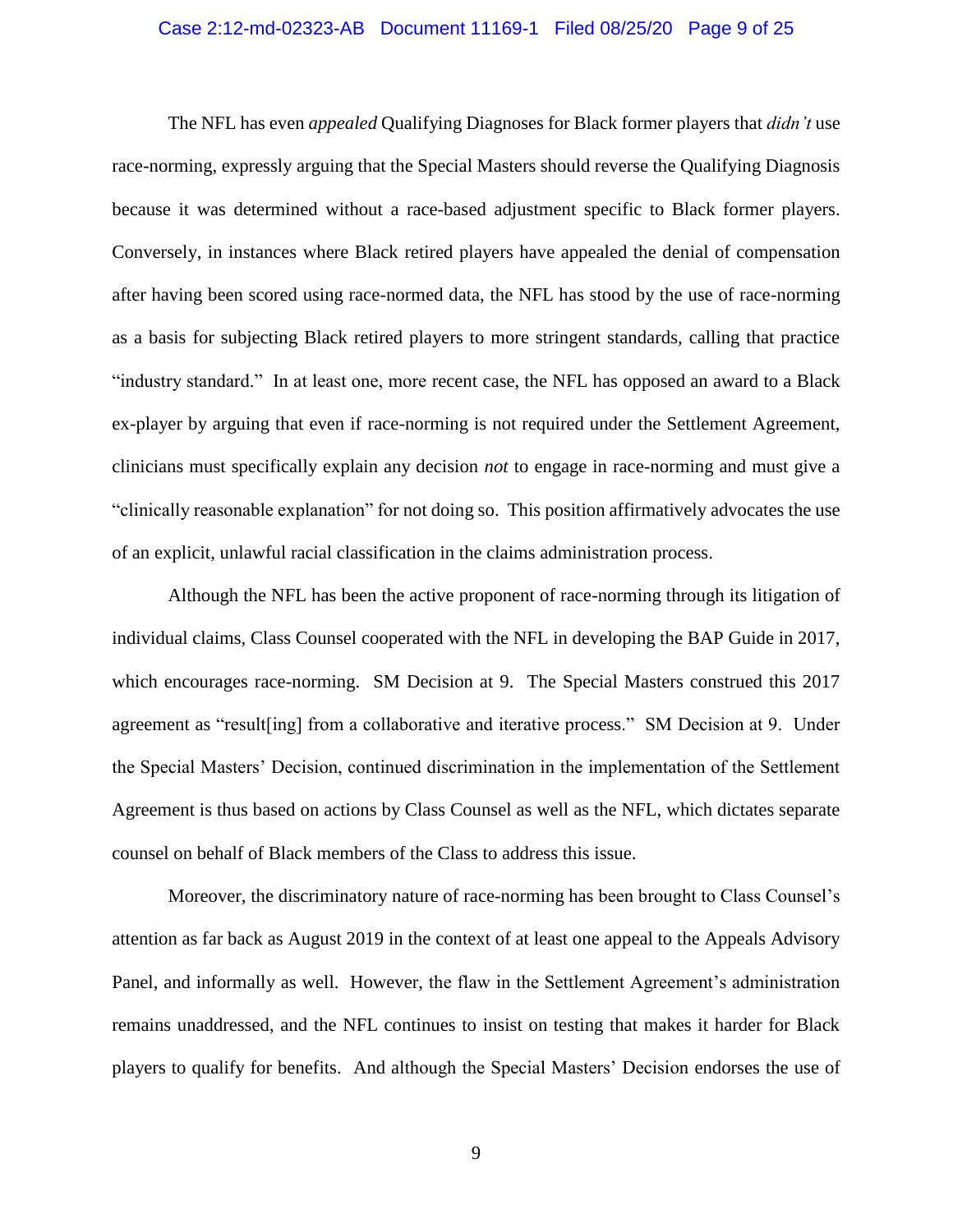#### Case 2:12-md-02323-AB Document 11169-1 Filed 08/25/20 Page 10 of 25

race norming subject to rebuttal rather than requiring it to be used in all cases, it does not eliminate the use of dual standards for Black and White former players. Nor does that Decision address the thousands of Black Class members who have already suffered from the NFL's actions in completed testing and claims administration. This Court's intervention is now required.

### **C. Because of "Race-Norming," it is Harder for Black Former Players to Qualify for Compensation than for White Former Players.**

"Race-norming" makes it *substantially more difficult for Black players to qualify for compensation than it is for White players*. In effect, the Settlement, as it has been administered, has a White door and a Black door. Although the neurocognitive tests behind each door are the same, the raw scores for Black and White former players are interpreted differently when they are converted to scaled T-Scores for purposes of determining eligibility for compensation. Thus, the same raw performance results on the tests can lead to very different outcomes for Black players and White players. The impact of this racial discrimination is exacerbated because the practice of race-norming may be employed *twice* during the process of determining results on neurological testing.

First, clinicians have been scoring the assessment for premorbid (pre-injury) intellectual ability using statistical techniques that explicitly account for a retired player's race. As a consequence, if a Black retired player and a White retired player receive the *exact same raw scores* on the TOPF, the Black player can still be placed in a lower estimated category of premorbid intellectual ability. As noted above, the lower a player's category of premorbid intellectual ability, the lower his cognitive functioning will need to be on those tests to receive a Qualifying Diagnosis.

Second, the "Heaton norms," which the NFL has directed clinicians to use, provide different reference populations for Black and White former players when clinicians score the battery of tests that measure *current* cognitive functioning in each of the five "domains." Under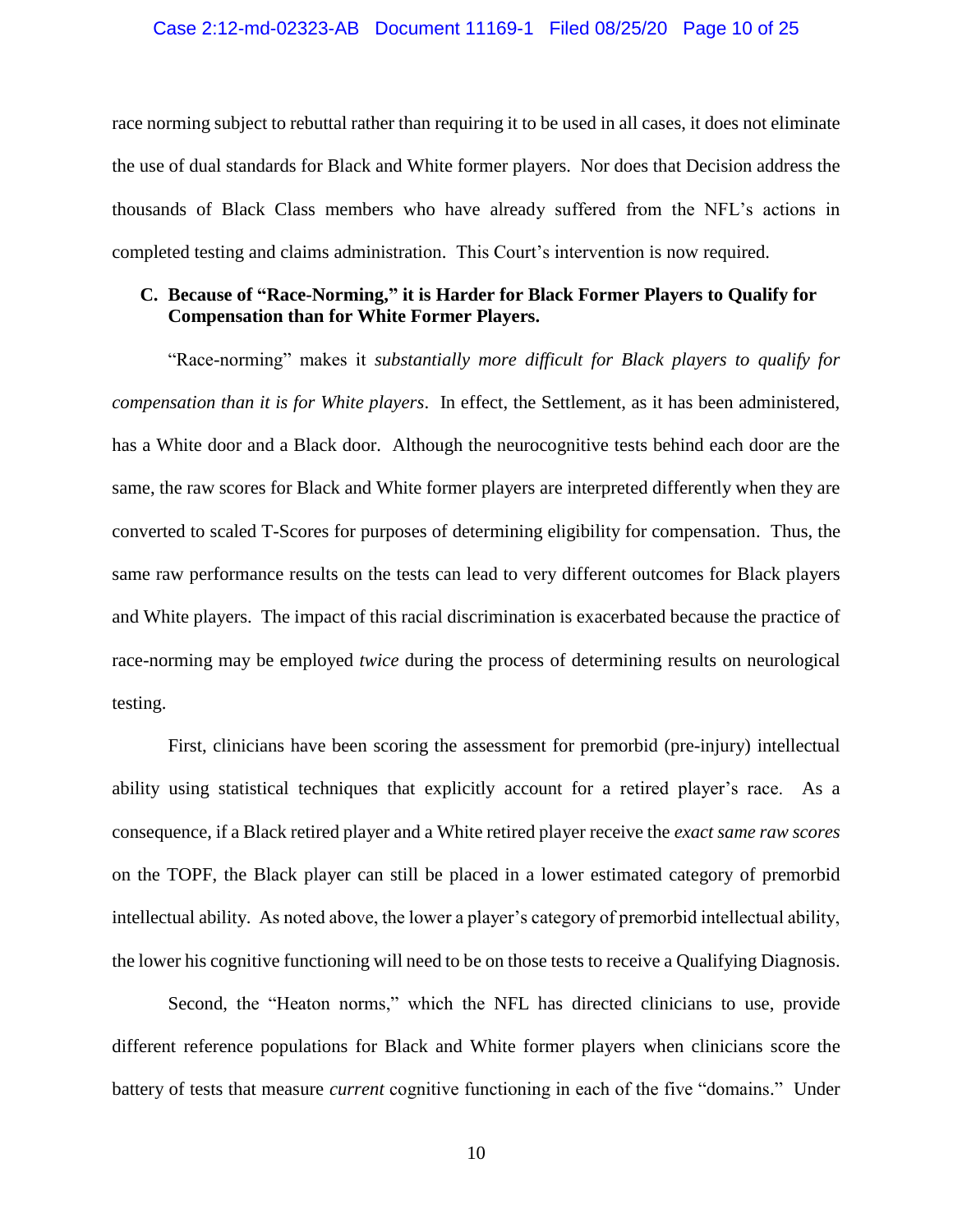#### Case 2:12-md-02323-AB Document 11169-1 Filed 08/25/20 Page 11 of 25

the Heaton norms, the reference population used for Black test subjects scores lower than the reference population used for White test subjects, sometimes by a substantial amount. *See* SM Decision at 4. As a result, if a Black player and a White player receive the same raw score on one of the tests, the Black player's scaled T-score (which reflects the raw score relative to the "norm" of the reference population) will be higher than the White player's, and the Black player will be less likely to fall below the T-Score ceiling for showing impairment.

For purposes of the Qualifying Diagnoses of Level 1.5 or Level 2 Impairment as defined in the Settlement Agreement, lower scores on the tests measuring current cognitive functioning are better. A White player may qualify for benefits, but a Black player with an identical set of raw scores may not -- because the T-Scores which actually determine eligibility are different. Put differently, a Black player will need to exhibit even worse cognitive functioning to be deemed to have suffered the same amount of cognitive decline as a White player. And this effect is exacerbated by the use of race-norming in *also* categorizing players' pre-morbid intellectual ability as above average, average, or below average.

Because of these two issues – individually and in combination -- a Black player must suffer from significantly worse cognitive functioning than a similarly-situated White player in order to be diagnosed with Level 1.5 or Level 2 Impairment and to qualify for compensation under the Settlement Agreement.

As the Special Masters recently observed, the effect of the race-based scoring urged by the NFL "can be extremely consequential, and the adjustments may often make the difference in a clinician's determination of cognitive impairment . . . for Retired NFL Players seeking benefits under the Agreement." SM Decision at 7. For example, in the case of Mr. Davenport, one of the Movants here, the Special Masters observed that using the race-based adjustment advocated by the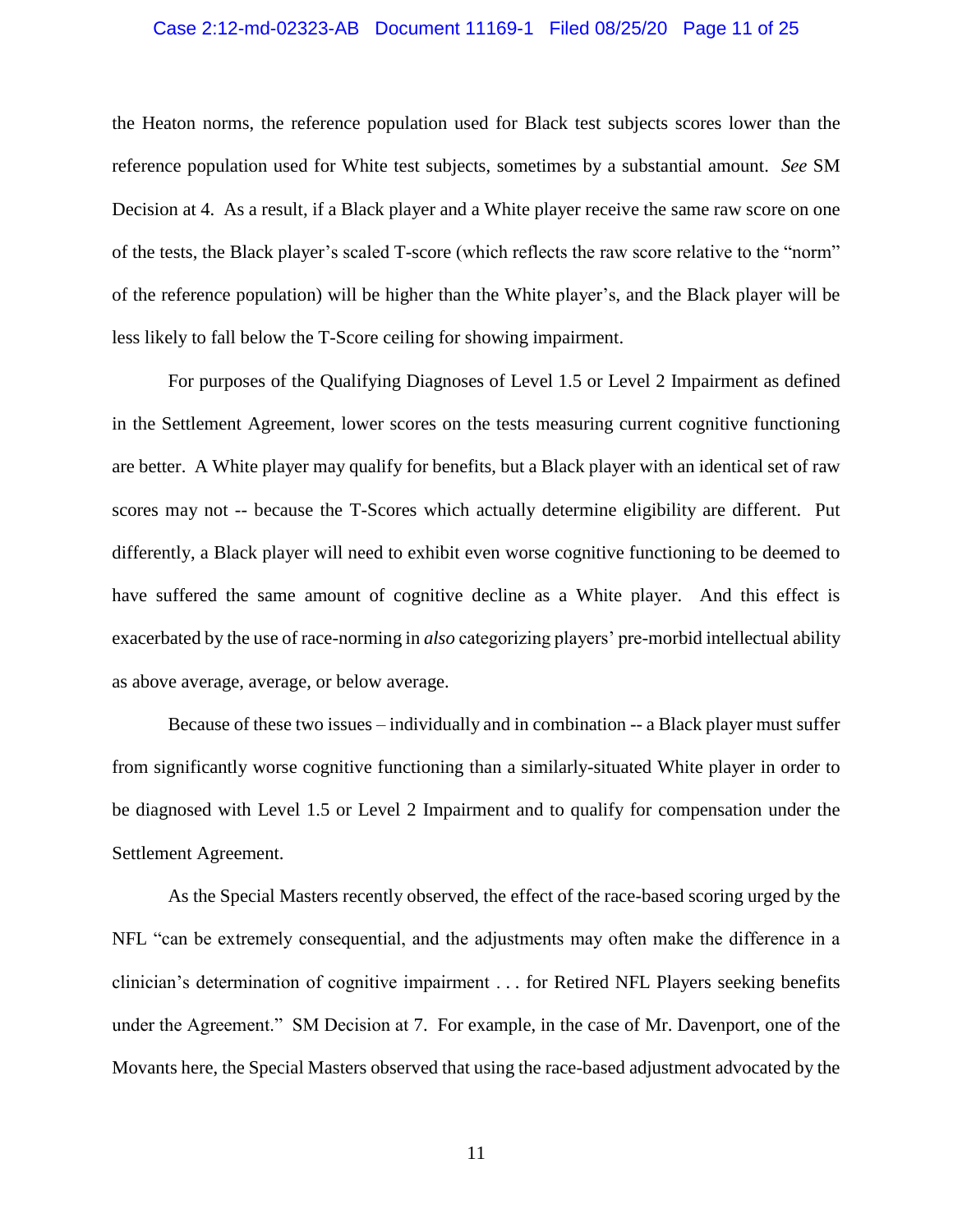#### Case 2:12-md-02323-AB Document 11169-1 Filed 08/25/20 Page 12 of 25

NFL would have affected Mr. Davenport's score on one test "by almost a full standard deviation." *Id.* at 7.

The scientific case for using race-based norms in this context is weak at best. "The use of race/ethnicity in normative data ignores the underlying cultural, health, and educational factors that result in disparities in test performance; subsequently, adjustments are made based on group membership, which may not fully represent the experiences and characteristics of a specific individual." SM Decision at 8 (citing N.C.S. Pearson, *Advanced Clinical Solutions for WAIS-IV and WMS-IV: Clinical and Interpretive Manual* (2009)). Clinicians sometimes use race-normed data in a diagnostic context with respect to an individual patient, where performance on neurocognitive tests is considered along with other information about the patient's individual circumstances. *See id.* at 4–5. In contrast, race-norming has been recognized as more problematic in contexts like this one where benefits or services are contingent on rigid score cutoffs. In this context, "using 'race-based' normative data may result in minority examinees not receiving needed services (e.g., increasing their scores above cutoffs)." *Id.* at 8 (citing Pearson, *supra*). "As using African American-specific norms increases the rate of false negatives, there is a risk that some may be denied access to necessary benefits or compensation solely on the basis of race." *Id.*

### **D. Movants' Test Scores Have Been Subjected to Race-Norming, to Their Prejudice.**

Both Kevin Henry and Najeh Davenport have received neurocognitive test scores that demonstrated the necessary cognitive decline had they been White. But because Mr. Henry and Mr. Davenport are Black, their claims have been rejected, or the NFL is currently urging that they be rejected, at least in part on the basis of race-norming.

Mr. Henry played in the NFL for eight years between 1993 and 2000, all for the Pittsburgh Steelers, retiring at the age of 33. During his playing career, Mr. Henry suffered multiple concussions, at least one of which was severe enough to cause him to miss playing time. Since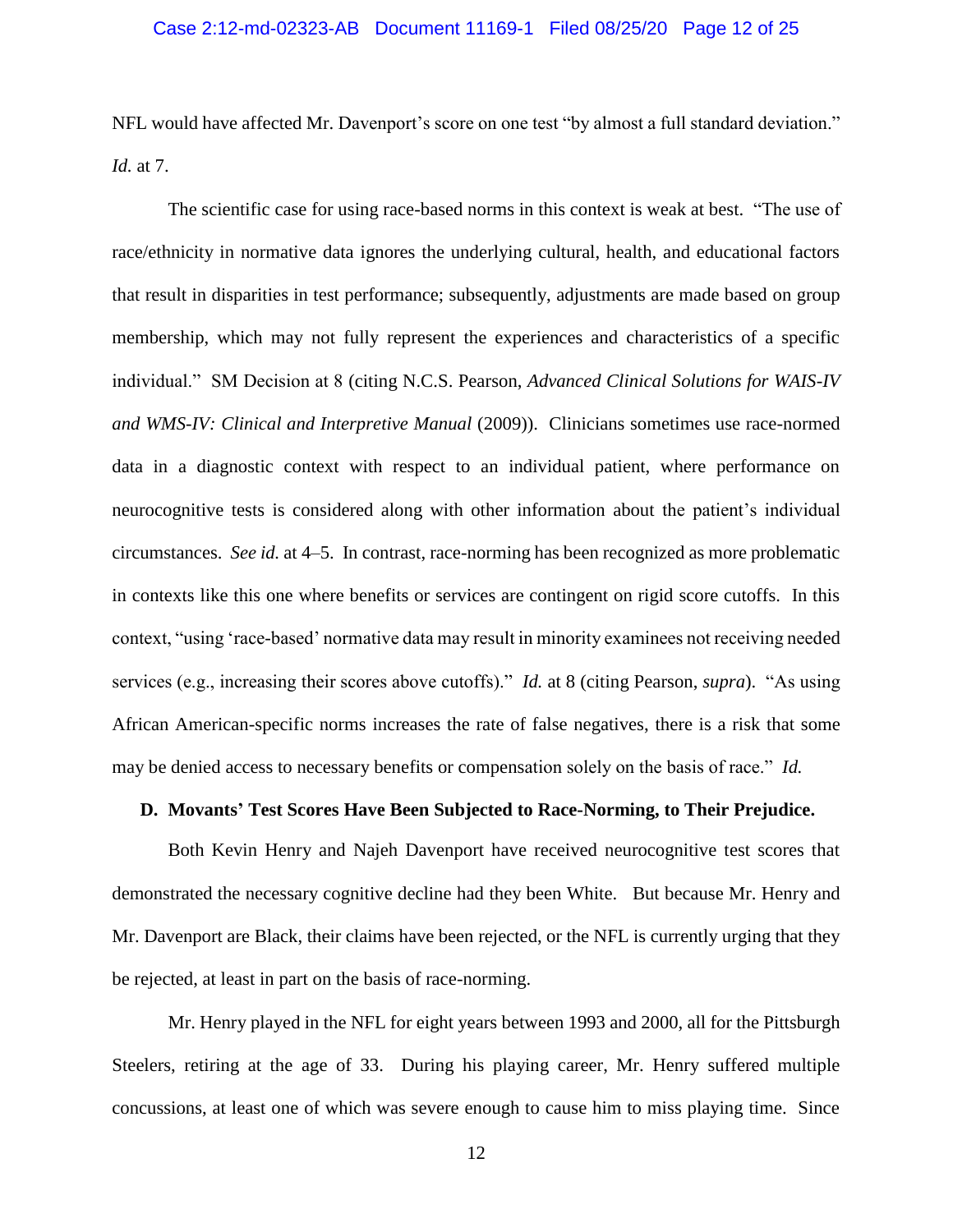#### Case 2:12-md-02323-AB Document 11169-1 Filed 08/25/20 Page 13 of 25

retirement, Mr. Henry has suffered from persistent headaches, depression, emotional volatility and memory loss and impaired cognitive ability. These symptoms have left Mr. Henry unable to hold a job for the past eight years, and increasingly unable to perform the activities of daily living.

Pursuant to the Settlement Agreement, on August 2, 2017, Mr. Henry received a neurological examination by a MAF Physician. The MAF Physician concluded that Mr. Henry's test scores qualified him for Level 1.5 Impairment in one domain (executive functioning), and for Level 2 Impairment in two domains (learning and memory, and language). Nonetheless, Mr. Henry's claim for benefits was denied. The denial decision explained: "Incorrect normative scores were provided by [the evaluating clinician] and when the correct Heaton norms were used, there were significant difference on [several tests]."

On December 5, 2019, Mr. Henry received a second neurological evaluation under the Settlement Agreement. This time, the evaluating clinician adjusted Mr. Henry's raw scores using a "Full Demographic Model . . . which includes age, education, race/ethnicity, and gender." The clinician determined that Mr. Henry's test scores did not qualify him for Level 1.5 or Level 2 Impairment in any category. Based on his raw test scores in two different cognitive domains, if Mr. Henry's scaled T-Scores had been a single point lower on a single test (and they would have been much lower if Mr. Henry had been White), his scores would have qualified him for Level 1.5 Impairment in each of the two domains. In explaining the discrepancy with the prior round of testing, the clinician wrote: "different normative comparison groups were used at the previous evaluation, which also may account for some discrepancies in the standard scores and meeting impairment criteria."

Mr. Davenport played in the NFL for seven years between 2002 and 2008 for the Green Bay Packers, Pittsburgh Steelers, and Indianapolis Colts, retiring at the age of 29. During his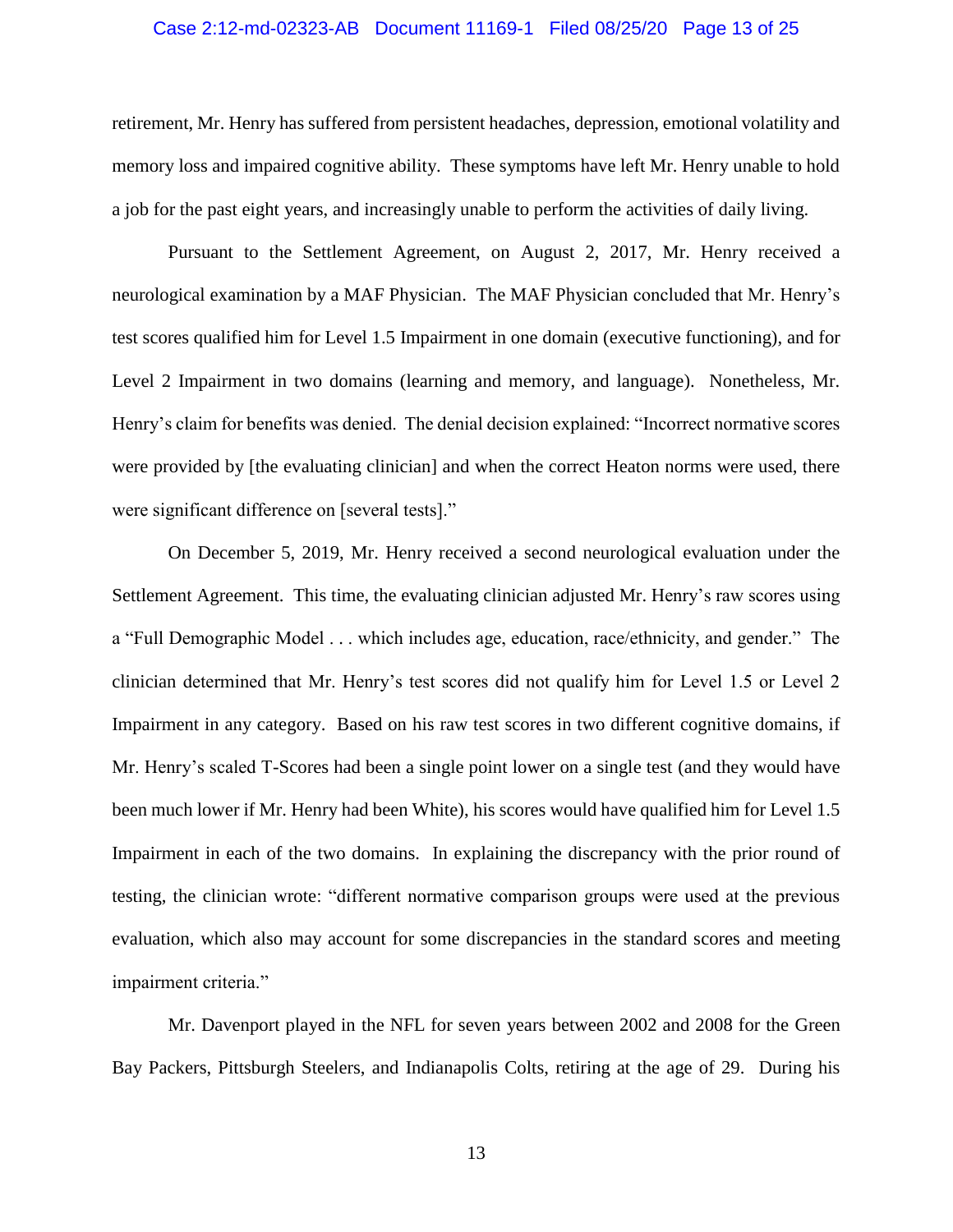#### Case 2:12-md-02323-AB Document 11169-1 Filed 08/25/20 Page 14 of 25

playing career, Mr. Davenport suffered over 10 concussions, one of which was associated with an orbital fracture and loss of consciousness. After multiple episodes of head impact, Mr. Davenport experienced ringing in his ears, double vision, headaches, and photophobia. Since retirement, Mr. Davenport has suffered from memory loss, progressive cognitive decline, and depression, and is unable to perform basic household chores.

Pursuant to the Settlement Agreement, Mr. Davenport received a neurological evaluation by a MAF Physician on November 5, 2019. Declining to use the special scale for Blacks, the MAF Physician concluded that Mr. Davenport's test scores qualified him for Level 1.5 Impairment in one domain (executive functioning), and for Level 2 Impairment in one domain (language). Mr. Davenport received a Notice of Monetary Award from the Claims Administrator indicating that he would receive compensation.

But the NFL appealed Mr. Davenport's claim determination, arguing in part that, "based on the NFL Parties' independent re-calculation of Mr. Davenport's T-scores using the raw scores provided by [the MAF Physician] and applying the industry standard Heaton norms, Mr. Davenport did not demonstrate the requisite cognitive impairment in *any* domain." (Emphasis in original). As the NFL put it, the use of racial norms would have "materially and critically affected the outcome of Mr. Davenport's claim."

On August 20, 2020, the Special Master issued a decision in the NFL's appeal of Mr. Davenport's monetary award. The decision recognized significant problems with race-norming, observing that the use of "African American-specific norms increases the rate of false negatives," and as a result, some Black retirees "may be denied access to necessary benefits or compensation solely on the basis of race." SM Decision at 8. The decision, however, did not address Mr. Davenport's argument that race-norming is unlawful, and left in place a presumption in favor of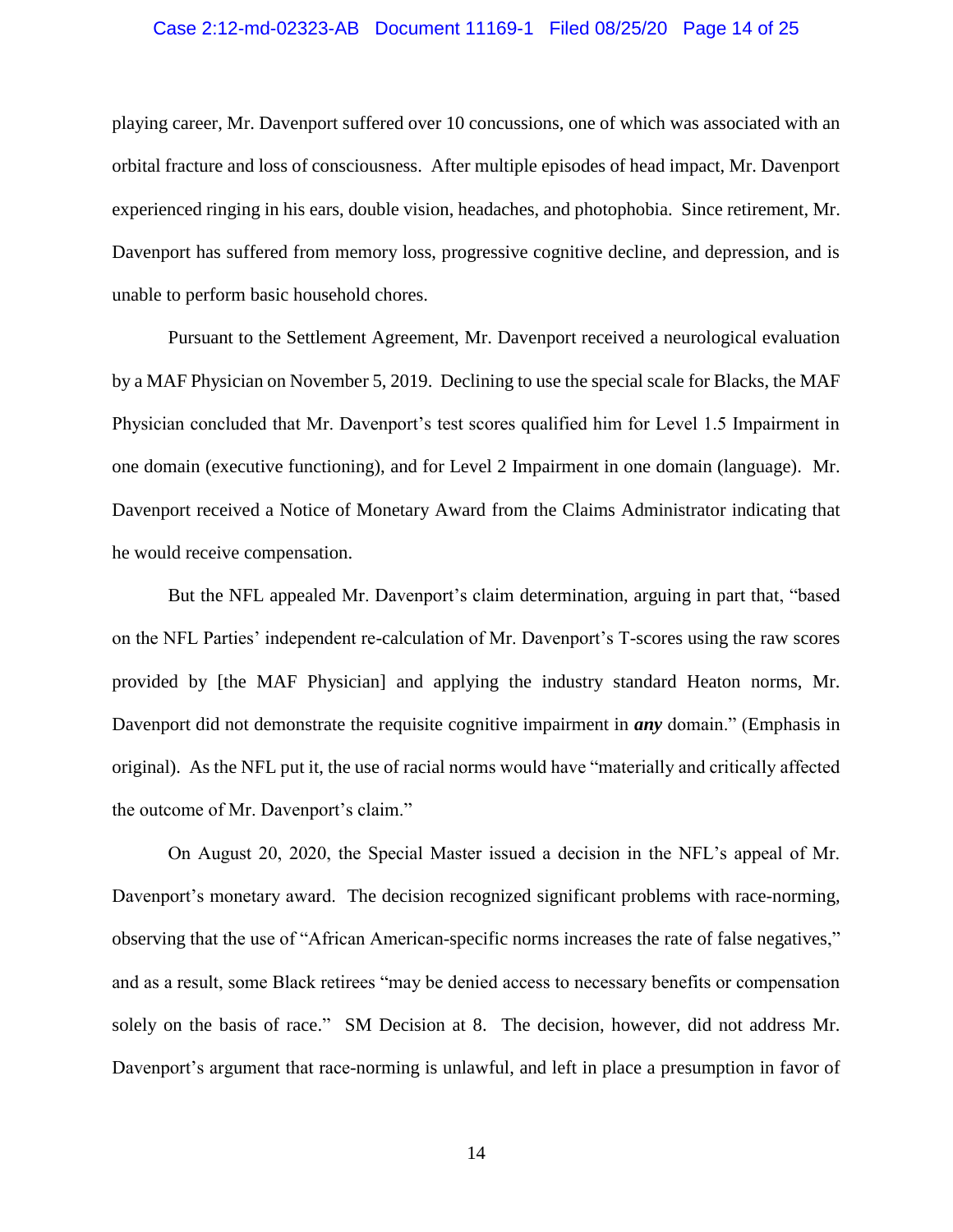#### Case 2:12-md-02323-AB Document 11169-1 Filed 08/25/20 Page 15 of 25

race-norming, as advocated by the NFL. The Special Master remanded Mr. Davenport's case to the Claims Administrator to allow the neuropsychologist who tested Mr. Davenport to justify the decision not to use Black norms. SM Decision at 11-12.

The illegal use of race-based "norms" by the NFL and clinicians is not confined to Mr. Henry and Mr. Davenport. The vast majority of Black members of the Settlement Class who have been subjected to neurocognitive testing have had their test results distorted by these means. This is an important and recurring legal question which should be resolved by this Court under Article XXVII of the Settlement Agreement, in a way that affords relief to all Settlement Class members, and there is no reason for delay.

#### **ARGUMENT**

## **I. This Court Should Declare that the Settlement Agreement Does Not Require or Presume the Use of Race Norming.**

Under Article XXVII of the Settlement Agreement, this Court retains continuing jurisdiction over all participants in the claims administration process and may entertain motions relating to the interpretation of that Agreement. Pursuant to its Article XXVII authority, the Court should clarify that the Settlement Agreement does not require or presume that retired players who seek compensation be subjected to a racially discriminatory cognitive testing regime.

### **A. The Settlement Agreement does not require clinicians to use or presumptively use race-norming.**

The plain language of the Settlement Agreement does not require that race norms be used – or that they presumptively be used absent a specific reason not to use them – when estimating a retired player's cognitive decline. Interpretation of a settlement agreement, like any contract, must begin with the language of the agreement itself. *See, e.g.*, *Zuber v. Boscov's*, 871 F.3d 255, 258 (3d Cir. 2017). And under the plain language of the Settlement Agreement, clinicians are not absolutely required or presumptively required to use race norms at either stage of the process for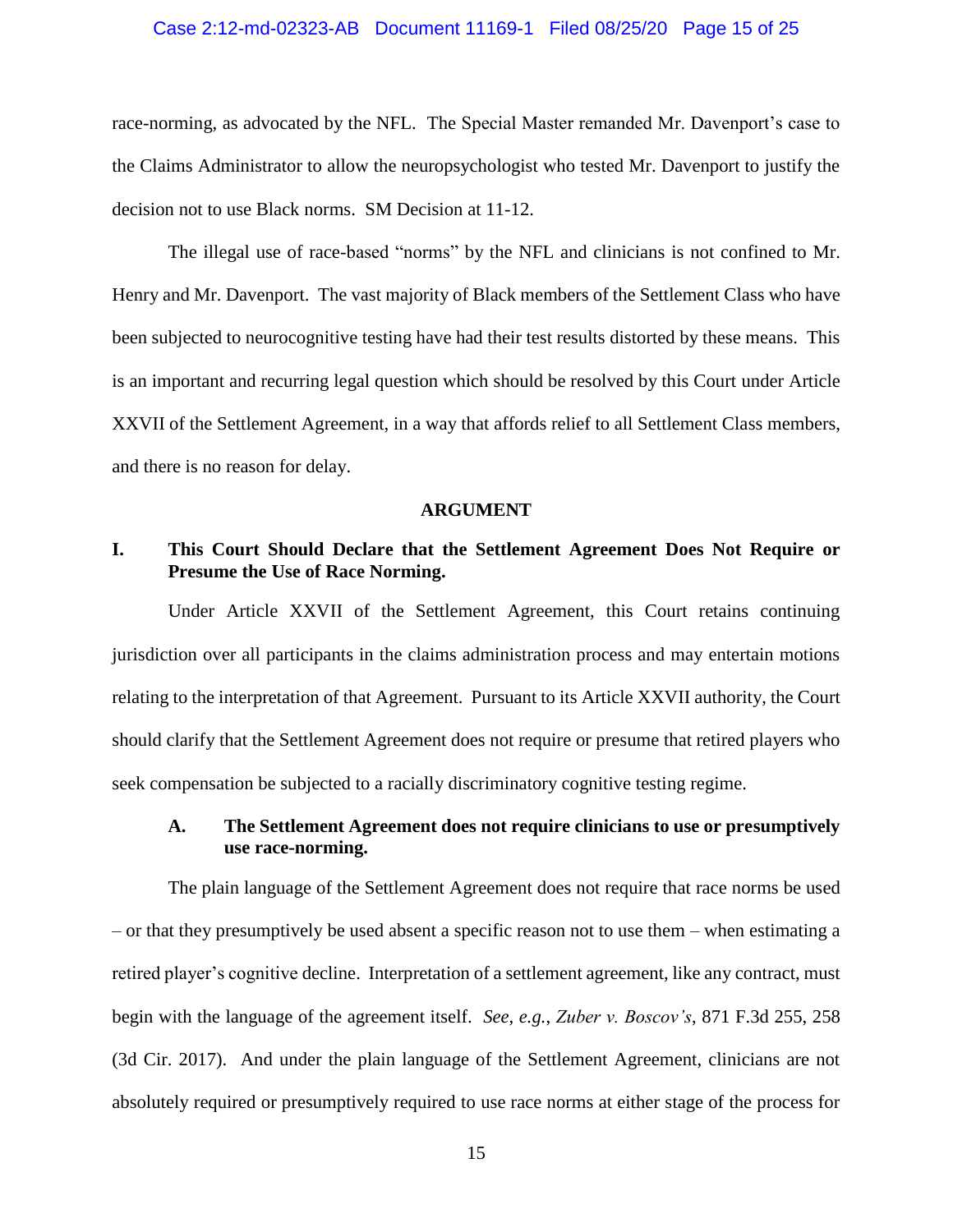#### Case 2:12-md-02323-AB Document 11169-1 Filed 08/25/20 Page 16 of 25

measuring a retired player's prior cognitive decline – either the TOPF stage or the neurocognitive test battery stage.

First, race-norming is not required at the TOPF stage, during which a former player is classified or tested for prior "intellectual ability." *See* SA Ex. A-2 § 3. As the Settlement Agreement recognizes, the TOPF test offers several different "models for predicting premorbid functioning," and some of the models "us[e] demographic data," including "race/ethnicity." *Id.* But crucially, the Settlement does not require or even recommend that a diagnosing clinician select a model that incorporates race-norming. Rather, the Settlement Agreement provides: "The clinician should select a model based on the patient's background and his or her current level of reading or language impairment." *Id.* There is no basis under the Settlement Agreement for requiring clinicians to select (or presumptively select) race-normed data when estimating a former player's prior intellectual ability.

Second, race-norming is neither absolutely nor presumptively required at the neurocognitive test battery stage, during which a former player is tested for current cognitive functioning in five different domains. The Settlement Agreement identifies specific tests to be used in each of the cognitive domains, SA Ex. A-2 § 1, and it explains that "[t]est selection in the domains was based on the availability of demographically-adjusted normative data for Caucasians and African Americans." SA Ex. A-2 § 4. This language explains that each test *allows* for a patient's raw scores to be normed against a reference population based on race. But it says nothing about whether a clinician *must* presume the use of race-normed data in every case, and it certainly does not require a clinician to offer special justification for declining to use that race-normed data. As discussed below, the Special Masters' determination that such a justification is required is based not on the language of the Settlement Agreement itself, but on the 2017 BAP Guide. But a 2017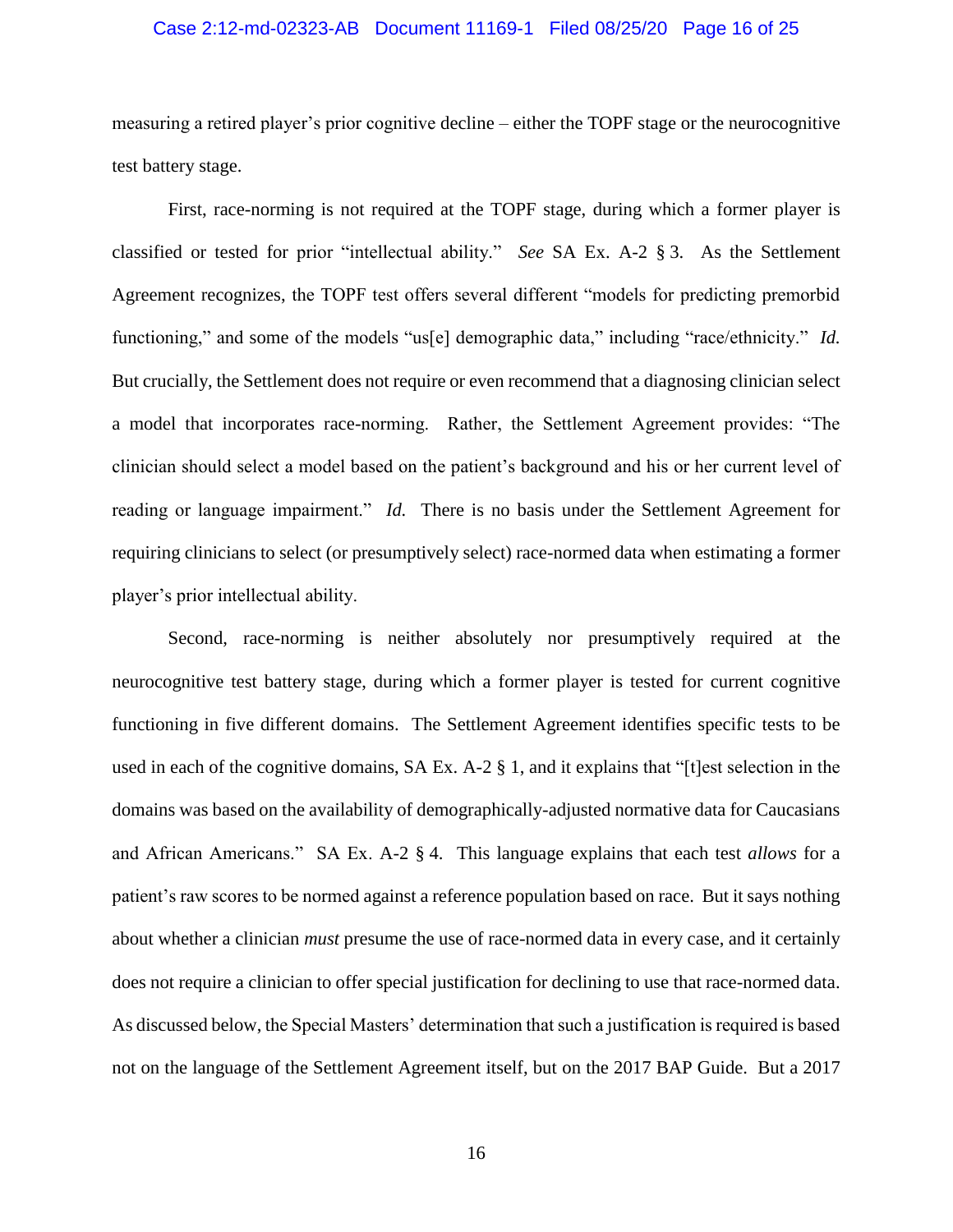#### Case 2:12-md-02323-AB Document 11169-1 Filed 08/25/20 Page 17 of 25

document, even one that the Special Masters conclude "represents the Parties' [meaning Class Counsel and the NFL] joint understanding of the Agreement" (SM Decision at 9) cannot alter the Settlement Agreement without notice to the Class and approval by this Court.

Moreover, evaluation of claims outside the BAP process need only be "generally consistent" with the BAP criteria. SA Ex. A-1 § 1(b), 2(b). The phrase "generally consistent" "does not require identical diagnostic criteria, including without limitation, the same protocols or documentation requirements." SA  $\S$  6.4(b). Accordingly, even if the testing protocols specifically set forth for the BAP in the Settlement Agreement did require or presumptively require racenorming (and they do not), diagnoses outside the BAP do not.

Finally, if the Court finds that the language of the Settlement Agreement is ambiguous on these points, it should construe the Settlement Agreement so as not to require that clinicians presume the use of race-normed data, in order to avoid the Settlement Agreement being unconstitutional or void as against public policy. Court enforcement of a contract term that perpetuates racial discrimination would violate the equal protection guarantee of the U.S. Constitution. *See Shelley v. Kraemer*, 334 U.S. 1, 20–21 (1948). In addition, the public policy doctrine "may also void a contract term if that term offends the laws prohibiting racial discrimination." *Pryor v. NCAA*, 288 F.3d 548, 570 (3d Cir. 2002). This Court is empowered to construe ambiguous contract provisions so as to avoid these results. *Cf. Bartlett v. Strickland*, 556 U.S. 1, 21 (2009) (resolving doubt as to meaning of statutory provision so as to "avoid[] serious constitutional concerns under the Equal Protection Clause").

## **B. To the extent that the confidential BAP Guide requires clinicians to presume the use of race norms, it is an unauthorized amendment to the Settlement Agreement.**

According to the recent decision of the Special Masters with respect to Movant Davenport, the BAP Guide "generally recommend[s]" the use of race norms, and as such, "it is reasonable to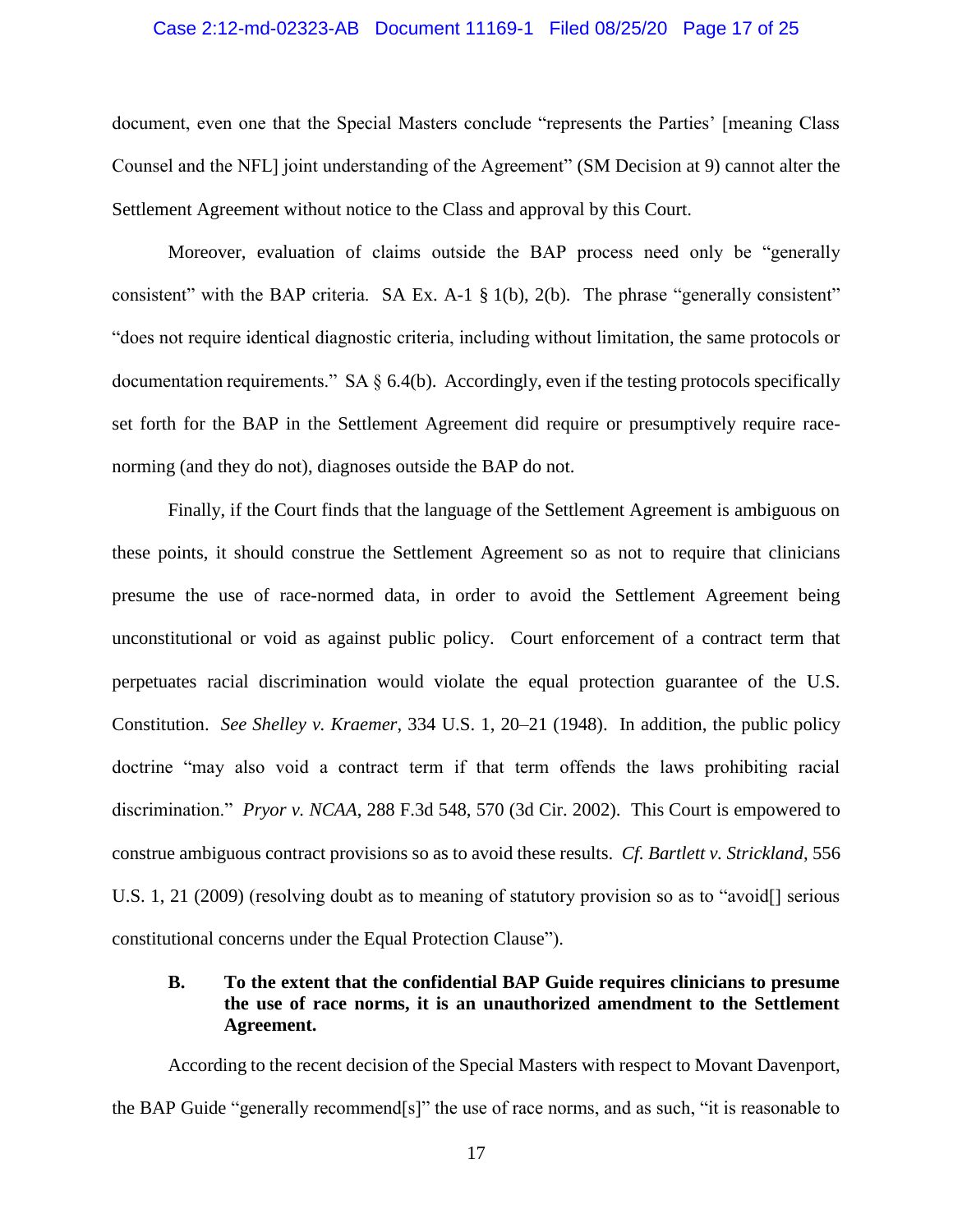#### Case 2:12-md-02323-AB Document 11169-1 Filed 08/25/20 Page 18 of 25

require that the clinician explain why" he or she chose *not* to use race norms in any particular case. SM Decision at 11. According to the Special Masters, this rule "is consistent with the Settlement, which explicitly states that tests were selected based on their susceptibility to norming using samples with sufficient African American participants." *Id.* at 9–10. But the Settlement Agreement merely observes that race-based demographic data is available; the Agreement does not urge clinicians to engage in race-norming or require that they expressly justify any decision not to do so in a particular case.

If the BAP Guide requires clinicians to presume the use of race norms, it is an *amendment* to the Settlement Agreement. But amendments are permissible only "upon Court approval." SA § 30.6. Submission of a proposed amendment for Court approval would have offered Class members a chance to be heard. The BAP Guide, in contrast, was developed confidentially by the NFL and Class Counsel in "a collaborative and iterated process," SM Decision at 9, with *no*  opportunity for Class members to be heard. To the extent that the BAP Guide requires clinicians to presumptively adjust players' raw test scores using race-based data, or to explain any decision not to do so in a particular case, it is an amendment to the Settlement Agreement that did not receive Court approval, and the Court should now reject it.

**\* \* \***

In reaching the Settlement Agreement, retired players never agreed to be subjected to racial discrimination when they submit claims for compensation. This Court should clarify that the Settlement Agreement neither requires nor presumes that result.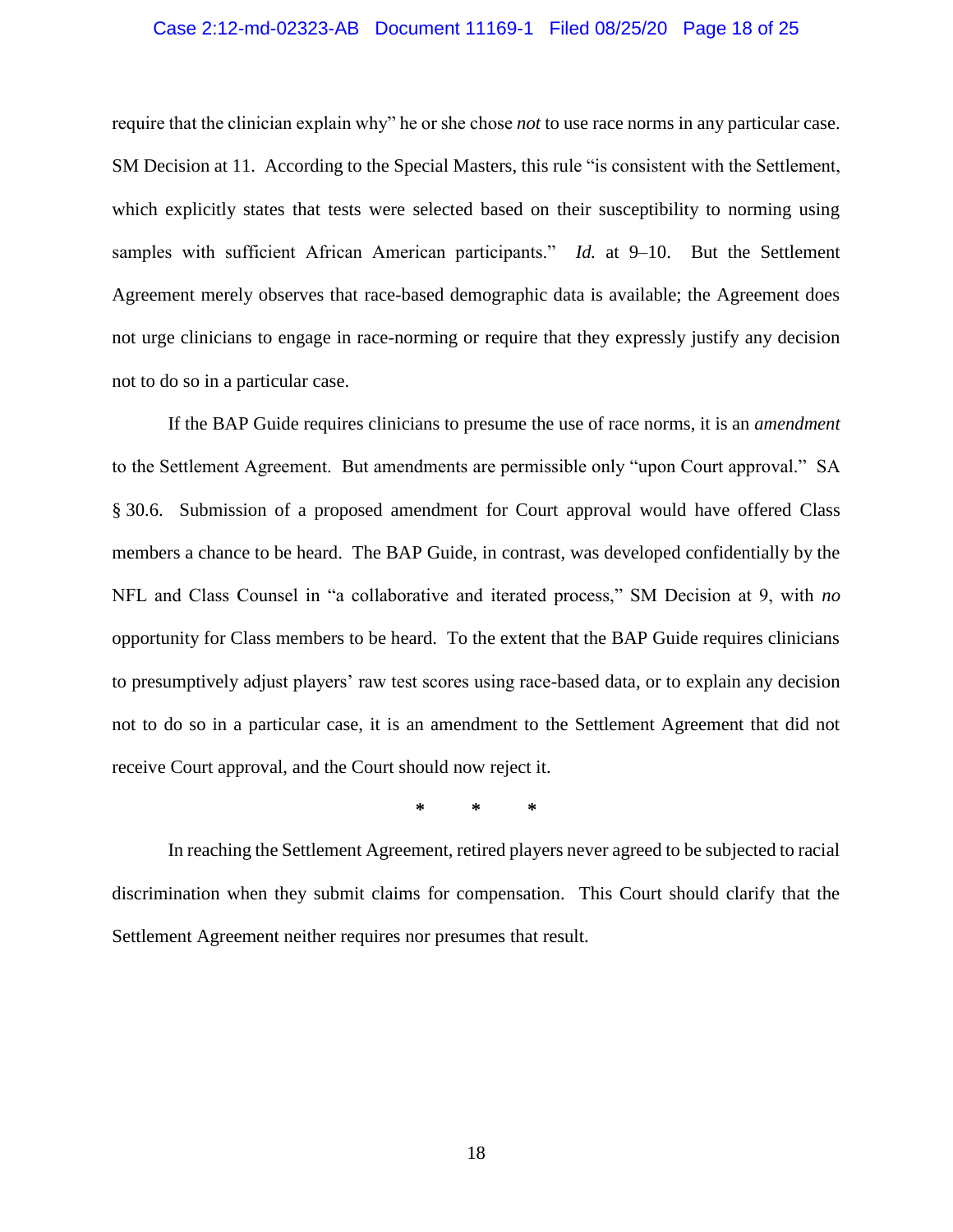## **II. This Court should declare that it is unlawful to use race-based norms to the detriment of Black Former Players.**

The Court should declare that it is unlawful to make it *harder* to qualify for compensation under the Settlement Agreement by using Black-specific race-based adjustments.

The Settlement Agreement is subject to the supervision of this Court, and as such, its administration must comply with the guarantees of equal protection on the basis of race in the U.S. Constitution. *See Democratic Nat'l Cmtee. v. Republican Nat'l Cmtee.*, 673 F.3d 192, 204 (3d Cir. 2012) (noting that "a court's enforcement of a settlement decree can constitute state action under *Shelley* [*v. Kraemer*, 334 U.S. 1 (1948)]"). Racially discriminatory administration of the Settlement Agreement also violates the rights of Black former players under federal law to obtain the equal benefit of contracts and to participate in legal proceedings on an equal footing with White former players. *See* 42 U.S.C. § 1981.

The use of race-norming to the detriment of Black former players represents an explicit, deliberate, race-based classification that cannot survive strict scrutiny. The application of racial classifications is subject to "stringent examination" and can be justified only if the practice is narrowly tailored to serve a compelling interest. *Regents of Univ. of Cal. v. Bakke*, 438 U.S. 265, 291 (1978). The discriminatory use of race norms to the detriment of Black former players cannot survive these standards, and the Court should therefore declare that it is unlawful.

## **III. In the Alternative, if the Court Concludes that the Settlement Agreement Requires Clinicians to Use or Presumptively Use Race-Norming, then the Settlement Agreement Should Be Vacated in Part Under Federal Rule of Civil Procedure 60(b), or the Court's Equitable Powers.**

As set forth above, the Settlement Agreement does not require clinicians to use or presumptively use "race-norming," and even if ambiguous, must not be interpreted in that fashion. But if the Settlement Agreement does require clinicians to presume race-norming, making it substantially harder for Black retired players to qualify for compensation than White ones, then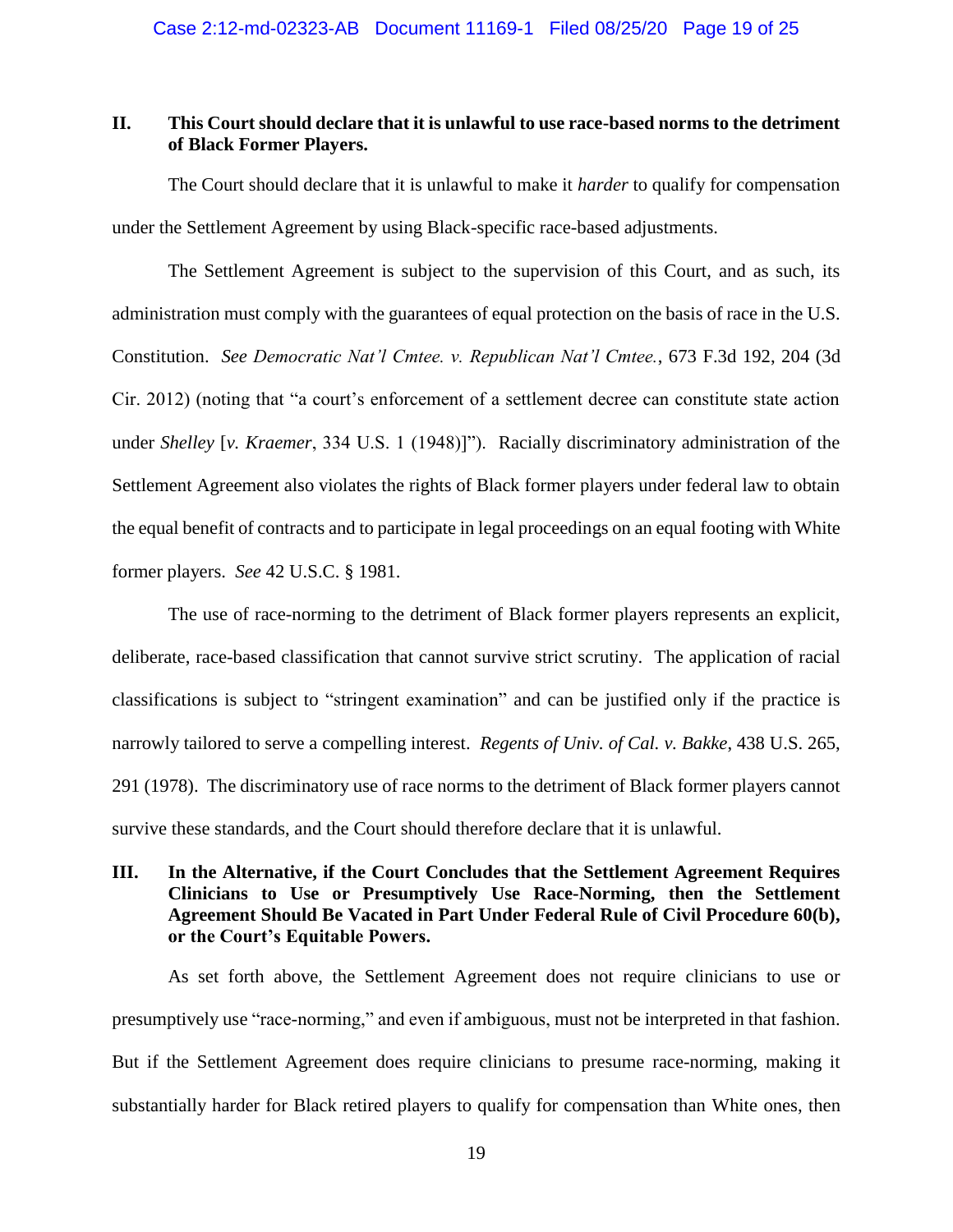#### Case 2:12-md-02323-AB Document 11169-1 Filed 08/25/20 Page 20 of 25

Movants seek amendment of that aspect of the Settlement Agreement pursuant to Federal Rule of Civil Procedure 60(b), or the Court's equitable powers.

A district court "has the general equitable power to modify the terms of a class action settlement," especially when necessary in the exercise of the court's "special responsibility to see to the administration of justice . . . for the protection of class members." *In re Cendant Corp. Prides Litig.*, 233 F.3d 188, 194 (3d Cir. 2000). "[W]hen parties avail themselves of the District Court to implement [a class action] settlement, the District Court may use its traditional powers" to advance the administration of justice, including both "its power in equity" and its powers under "the Federal Rules of Civil Procedure." *Id.* at 195; *see also In re Diet Drugs Prod. Liability Litig.*, 706 F.3d 217, 227 (3d Cir. 2013) (describing court's "general equitable power to modify the terms of a class action settlement" and referencing the standard for modifying a judgment under Rule  $60(b)$ .<sup>4</sup>

First, any provisions of the Settlement Agreement that the Court construes to require racenorming should be vacated under Rule  $60(b)(5)$  on the ground that "applying [those provisions] prospectively is no longer equitable." Under this clause of Rule 60(b)(5), it is appropriate to modify or vacate a judgment with prospective application where: (1) there has been "a significant change in factual circumstances" or (2) "a significant change in law"; (3) "a decree proves to be unworkable because of unforeseen obstacles"; or (4) "enforcement of the decree without modification would be detrimental to the public interest." *Democratic Nat'l Cmtee.*, 673 F.3d at

 $\overline{a}$ 

<sup>&</sup>lt;sup>4</sup> In opposing one class member's Rule 60(b) motion on a different issue, the NFL Parties previously argued that "alter[ing] the negotiated-for and agreed-to terms of a settlement agreement" is "outside the scope of permitted relief" available via the Court's equitable powers. ECF 9592 at 8–9. That is wrong. In the principal case that the NFL cited, the Third Circuit explained that when deciding whether to extend a settlement agreement deadline for excusable neglect under Rule 6(b), the fact that the extension would change the parties' bargained-for terms is relevant to the "prejudice prong" of the Rule 6(b) standard. *In re Cendant Corp.*, 233 F.3d at 196. But the Court of Appeals never suggested that changing the parties' bargained-for terms is "outside the scope of permitted relief," as the NFL Parties earlier argued, ECF 9592 at 9; to the contrary, the court stated that district courts have "general equitable power *to modify the terms* of a class action settlement." *In re Cendant Corp.*, 233 F.3d at 194 (emphasis added).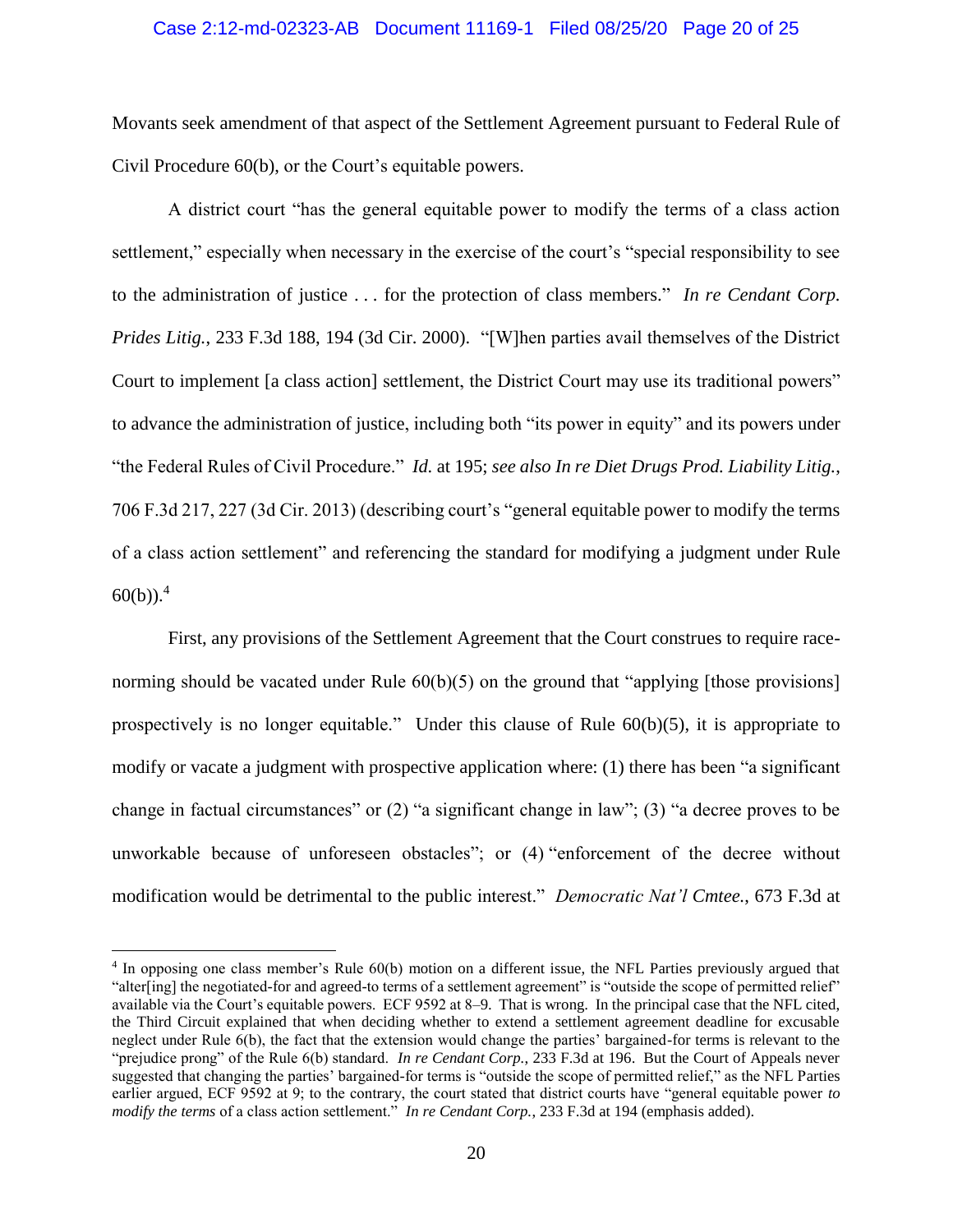#### Case 2:12-md-02323-AB Document 11169-1 Filed 08/25/20 Page 21 of 25

202; *see also White v. NFL*, 585 F.3d 1129, 1136 (8th Cir. 2018) (applying this standard to a motion to modify a class action settlement agreement between the NFL and players). Given that the Class Notice in this case said absolutely nothing about the fact that claims would be adjudicated using racially discriminatory testing protocols, *see* ECF 6084-1, the use of race-norming is both a changed factual circumstance and an "unforeseen obstacle." *See Pigford v. Veneman*, 292 F.3d 918, 926 (D.C. Cir. 2002) (holding that modification to consent decree might be appropriate under Rule  $60(b)(5)$  and noting that class members can overcome background presumption that they are accountable for class counsel's actions). Moreover, enforcement of a settlement that requires racial discrimination would clearly be "detrimental to the public interest."

Second, even if none of the specific grounds for relief in Rule  $60(b)(1)$ –(5) applied, the use of racially discriminatory cognitive testing is an "other reason that justifies relief" under Rule  $60(b)(6)$ . Rule  $60(b)(6)$  is an admittedly narrow avenue, but it provides relief when a movant shows "extraordinary circumstances that justify reopening the judgment." *Budget Blinds, Inc. v. White*, 536 F.3d 244, 255 (3d Cir. 2008) (internal quotation marks and citation omitted). The circumstances here are indeed extraordinary: they constitute overt race discrimination in the administration of justice. *See Buck v. Davis*, 137 S. Ct. 759, 778 (2017) (noting that "[d]iscrimination on the basis of race, odious in all aspects, is especially pernicious in the administration of justice," and "[s]uch concerns are precisely among those we have identified as supporting relief under Rule  $60(b)(6)$ "). The presence of race discrimination warrants an exercise of this Court's "equitable power to modify the terms of a class action settlement," so as "to see to the administration of justice." *In re Cendant Corp. Prides Litig.*, 233 F.3d at 194.

If the Court concludes that the Settlement Agreement requires clinicians to presume that test scores be race-normed to the detriment of Black former players, then relief from judgment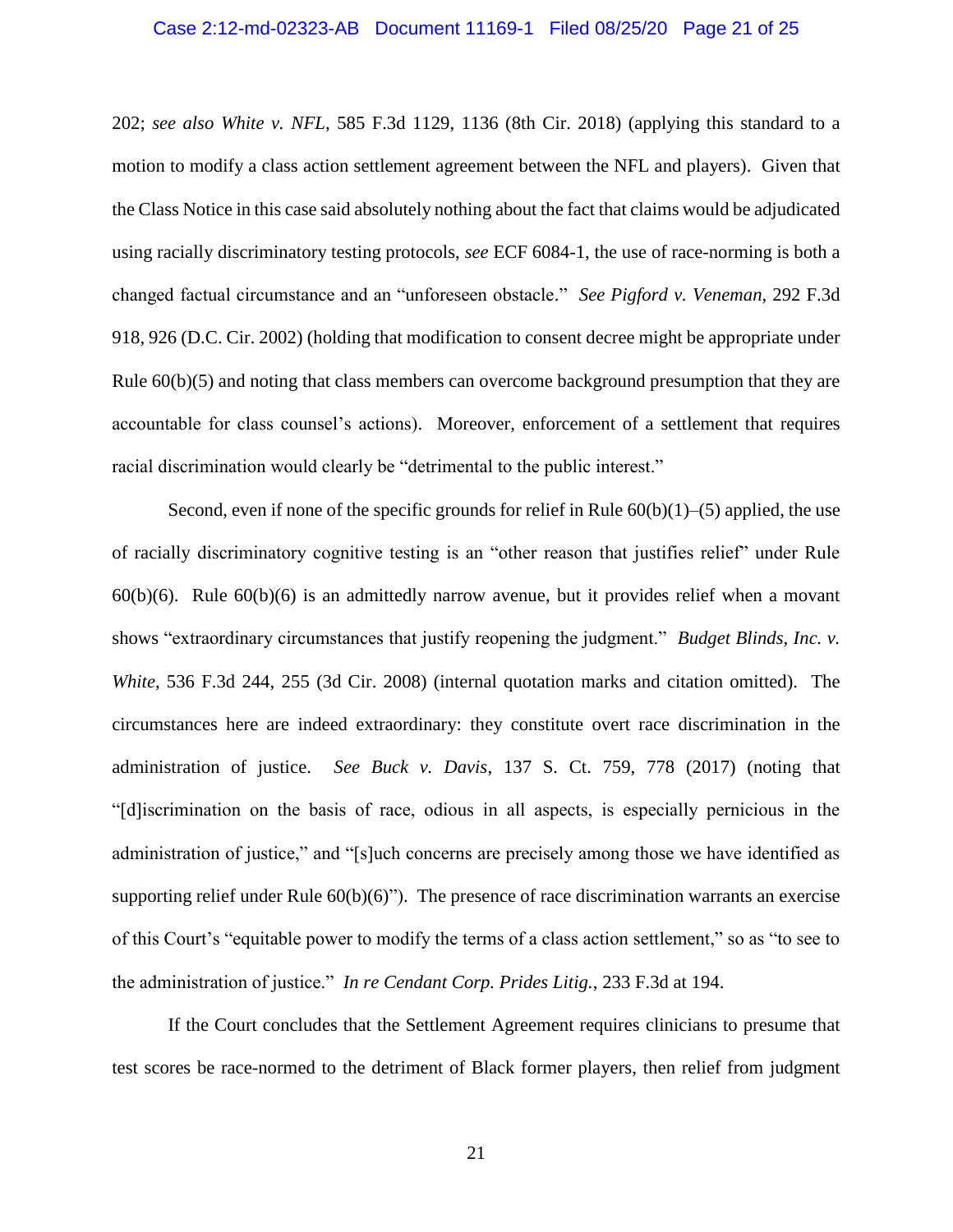#### Case 2:12-md-02323-AB Document 11169-1 Filed 08/25/20 Page 22 of 25

under Rule 60(b)(6) or the Court's equitable power is necessary to avoid this Court becoming an instrument of racial discrimination through enforcement of the Settlement Agreement.

#### **IV. Relief**

The use of race-norming is a blatant instance of race discrimination in the administration of justice. Movants seek the Court's help in remedying the injustice through the following relief:

- 1. Declaring, for purposes of all future claims for compensation and all future appeals to the Special Masters, that the Settlement Agreement does not require clinicians to use or presume the use of race-norming when measuring a retired player's cognitive status or decline, and that the use of race-norming to the detriment of Black former players is unlawful;
- 2. Ordering and enjoining the Claims Administrator to issue guidance documents to all clinicians who make diagnoses for purposes of the Settlement Agreement stating that: (a) the Settlement Agreement does not require or recommend the use of race-norming; and (b) all of the neurocognitive tests identified in the Settlement Agreement must be scored in such a way that does not use race-normed data or race-based statistical techniques to the detriment of Black former players;
- 3. Enjoining the required or presumed use of any such race-normed data or race-based statistical techniques to the detriment of Black former players in the claims administration process;
- 4. Ordering that any retired player who has previously undergone neurocognitive testing for the purpose of seeking compensation under the Settlement Agreement, and who has been subjected to unfavorable race-based scoring, may choose to have his test scores recalculated using his existing raw scores, without unfavorable race-norming, and may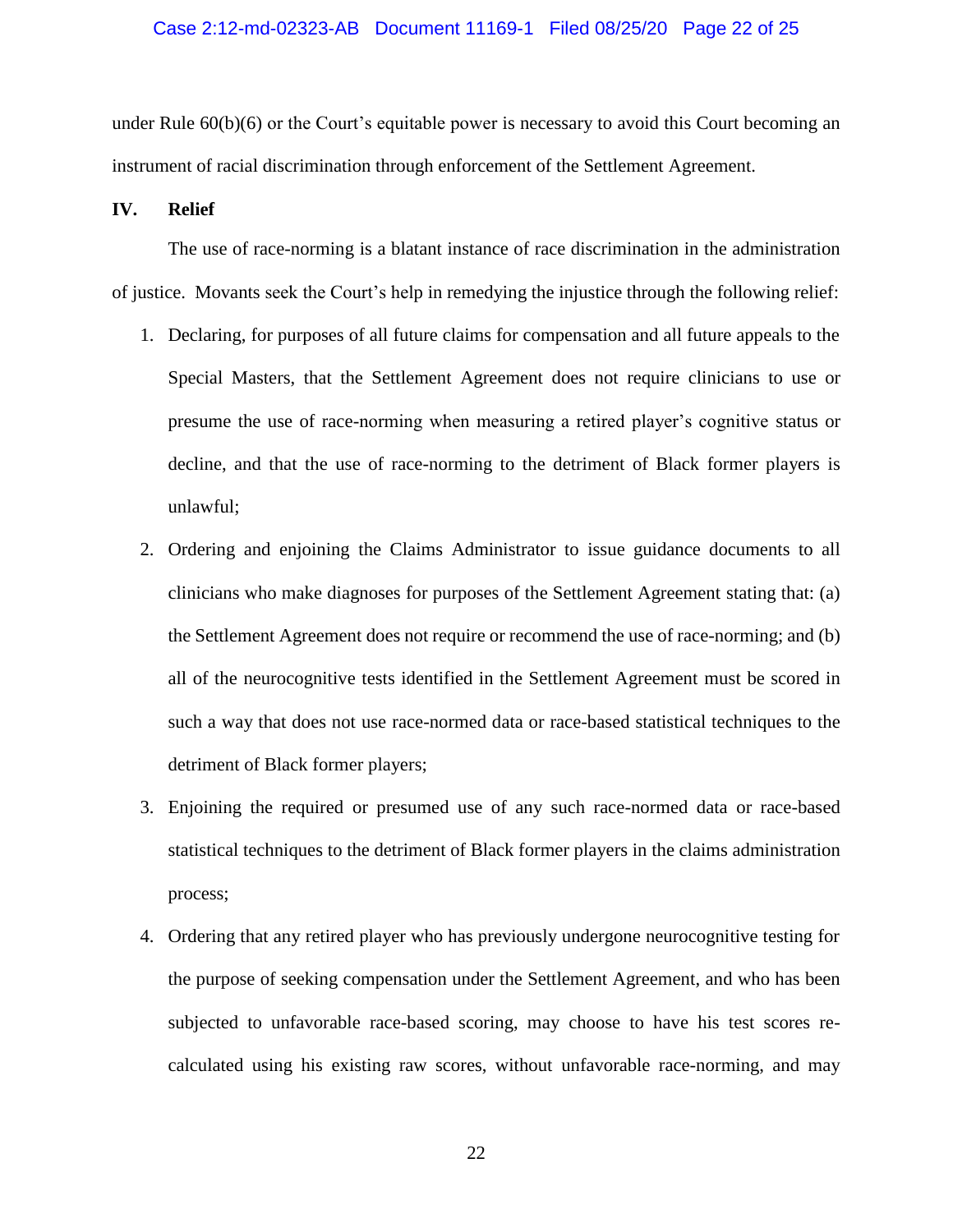submit a claim for compensation using the new scores, which will be treated as though it had been submitted at the time of his prior testing;

- 5. Ordering any further relief necessary to place such retired players in the same position that they would have been in, if no such race-norming had been used;
- 6. In the alternative, ordering limited discovery<sup>5</sup> into the use of race-normed data in the Settlement Agreement and the claims administration process and its disparate effects on Black and White retired players; and
- 7. Appointing Movants' counsel as special class counsel to oversee the above-referenced relief and any associated changes to the Settlement Agreement, and authorizing an appropriate award of attorney's fees and expenses, whether from the Monetary Award Fund or otherwise.

### **CONCLUSION**

The Settlement Agreement accomplished much for retired players. But the use of racially discriminatory testing rules places a blot on that record. This Court should intervene to end the practice of race-norming to the detriment of Black former players, to ensure that all players have an equal opportunity to avail themselves of the claims administration process, without discrimination on the basis of race.

Respectfully submitted,

Dated: \_\_\_August 25, 2020\_\_\_ \_\_\_\_/s/ *Cyril V. Smith*\_\_\_\_

 $\overline{a}$ 

Cyril V. Smith\* Zuckerman Spaeder LLP 100 E. Pratt Street, Suite 2440

<sup>5</sup> *See Pearson*, 893 F.3d at 987 (reversing denial of Rule 60(b)(6) motion challenging side-payments to objecting class members and stating that, "[o]n remand, the parties and the court can tailor evidentiary proceedings to resolve any factual disputes before confronting the propriety of any remedy"); *Pearson v. First NH Mortg. Corp*., 200 F.3d 30, 35 (1st Cir. 1999) (holding, under bankruptcy equivalent to Rule 60(b), that court has discretion to order discovery once movant makes a "colorable" claim for relief).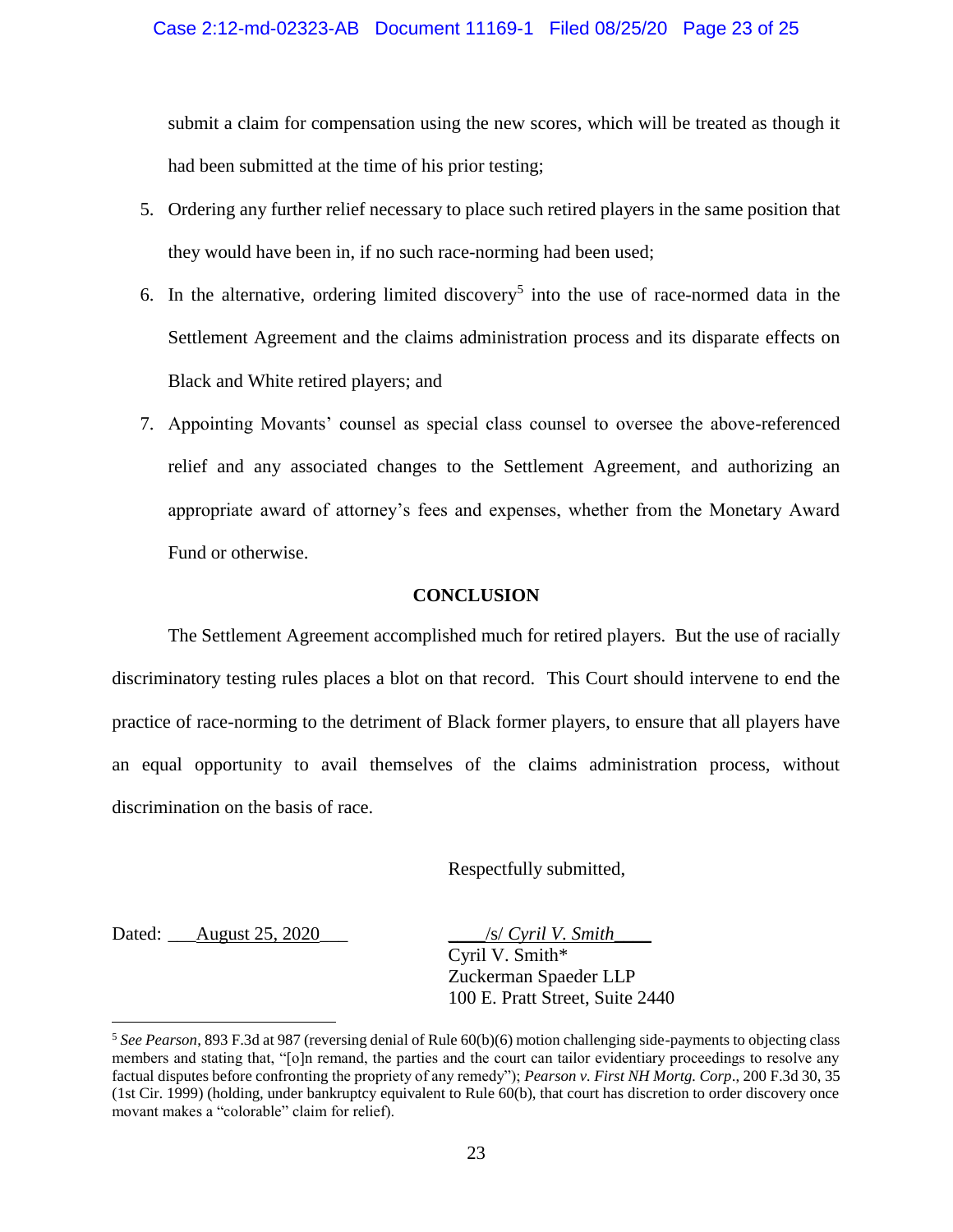Baltimore, MD 21202 (410) 332-0444 [csmith@zuckerman.com](mailto:csmith@zuckerman.com)

#### \_\_\_/s/ *Steven N. Herman* \_

Aitan D. Goelman\* Steven N. Herman (Bar No. 205832) David A. Reiser\* Ezra B. Marcus\* Megan S. McKoy\* Zuckerman Spaeder LLP 1800 M Street, 10<sup>th</sup> Floor Washington, DC 20036 (202) 778-1800 [agoelman@zuckerman.com](mailto:agoelman@zuckerman.com) [sherman@zuckerman.com](mailto:sherman@zuckerman.com) [dreiser@zuckerman.com](mailto:dreiser@zuckerman.com) [emarcus@zuckerman.com](mailto:emarcus@zuckerman.com) mmckoy@zuckerman.com

\_\_\_/s/ *Edward S. Stone*\_\_\_\_\_\_ Edward S. Stone Edward Stone Law P.C. 300 Park Avenue,  $12^{th}$  Floor New York, NY 10022 (203) 504-8425 [eddie@edwardstonelaw.com](mailto:eddie@edwardstonelaw.com)

\_\_\_\_/s/ *J.R. Wyatt*

J.R. Wyatt JR Wyatt Law 49 West 37th Street, 7th Floor New York, New York 10018 (215) 557-2776 [justin@jrwyattlaw.com](mailto:justin@jrwyattlaw.com)

Attorneys for Movants

 $\overline{a}$ 

<sup>\*</sup> *Pro hac vice* applications forthcoming.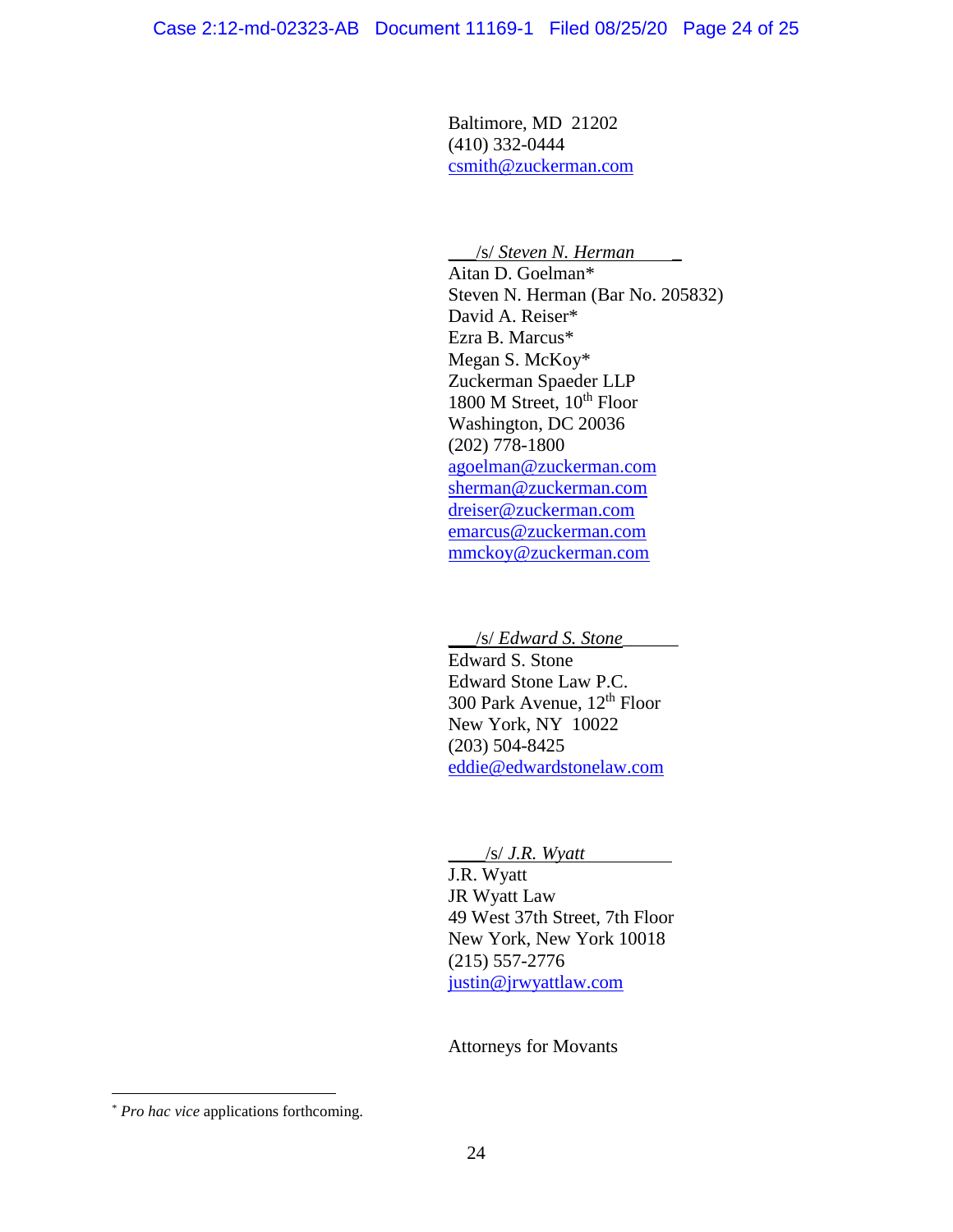### **CERTIFICATE OF SERVICE**

The undersigned certifies that a true and correct copy of the foregoing was filed electronically with the Clerk of the Court on the 25th day of August 2020, to be served by operation of the Court's electronic filing system which sent notification of such filing via electronic mail to all counsel of record.

Dated: <u>August 25, 2020</u> /s/ *Steven N. Herman*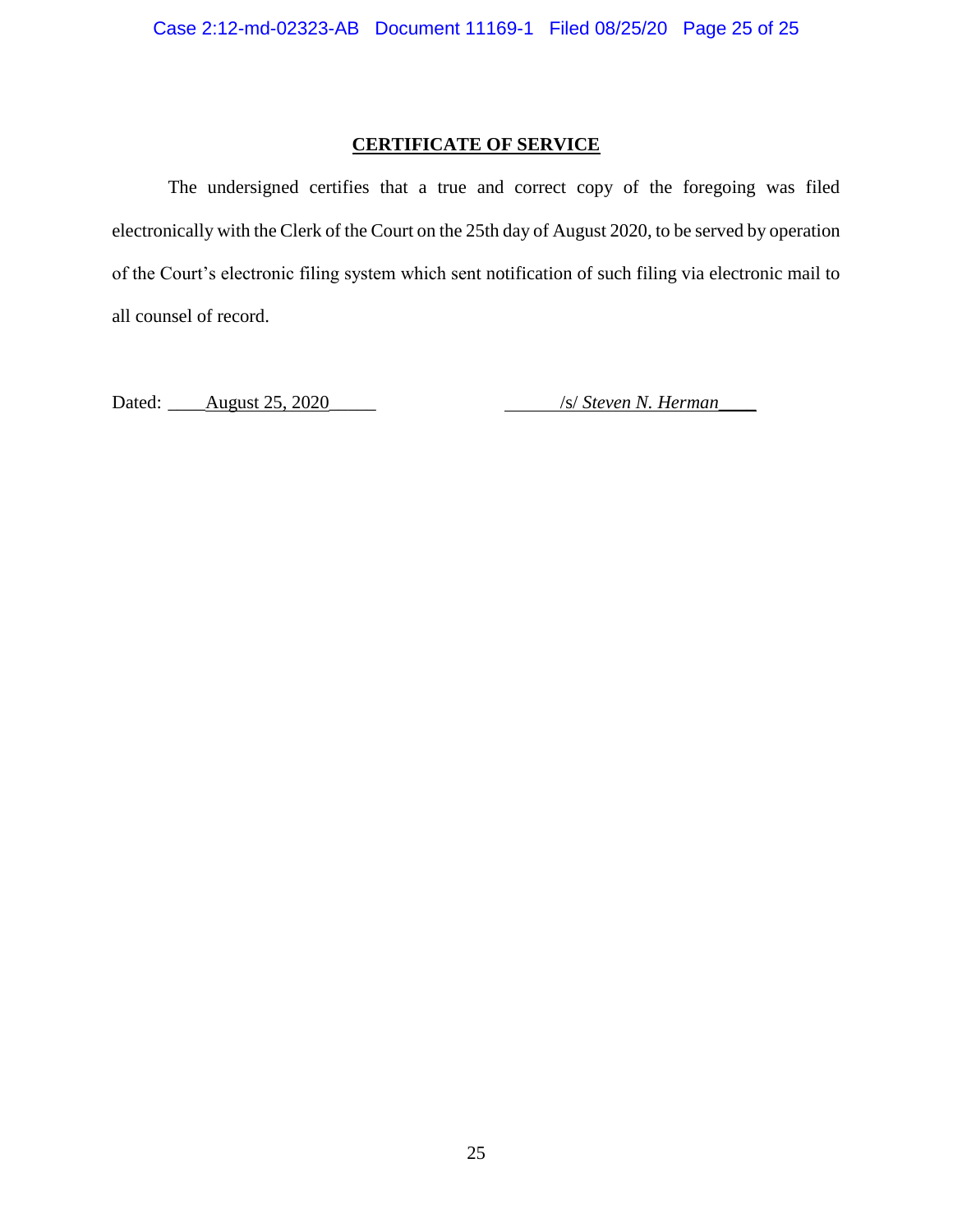### **IN THE UNITED STATES DISTRICT COURT FOR THE EASTERN DISTRICT OF PENNSYLVANIA**

Kevin Turner and Shawn Wooden, on behalf of themselves and others similarly situated,

Plaintiffs

No. 2:12-md-02323-AB MDL No. 2323

v.

National Football League and NFL Properties, LLC, successor-in-interest to NFL Properties, Inc.,

Defendants.

## **ORDER**

AND NOW, on this \_\_\_\_\_\_ day of \_\_\_\_\_\_\_\_\_\_\_\_\_\_\_\_\_, 2020, having considered the Motion for Relief Under Article XXVII of the Settlement Agreement or for Relief from Judgment, the brief in support thereof, and Defendants' opposition thereto, IT IS HEREBY ORDERED AND DECREED that:

- 1. For purposes of all future claims for compensation and any appeals therefrom, the Settlement Agreement does not require clinicians to use or presume the use of racenorming when measuring a retired player's cognitive status or decline, and the use of race-norming to the detriment of Black former players is unlawful;
- 2. The Claims Administrator shall issue guidance documents to all clinicians who make diagnoses for purposes of the Settlement Agreement stating that: (a) the Settlement Agreement does not require or recommend the use of race-norming; and (b) all of the neurocognitive tests identified in the Settlement Agreement must be scored in such a way that does not use race-normed data or race-based statistical techniques to the detriment of Black former players;